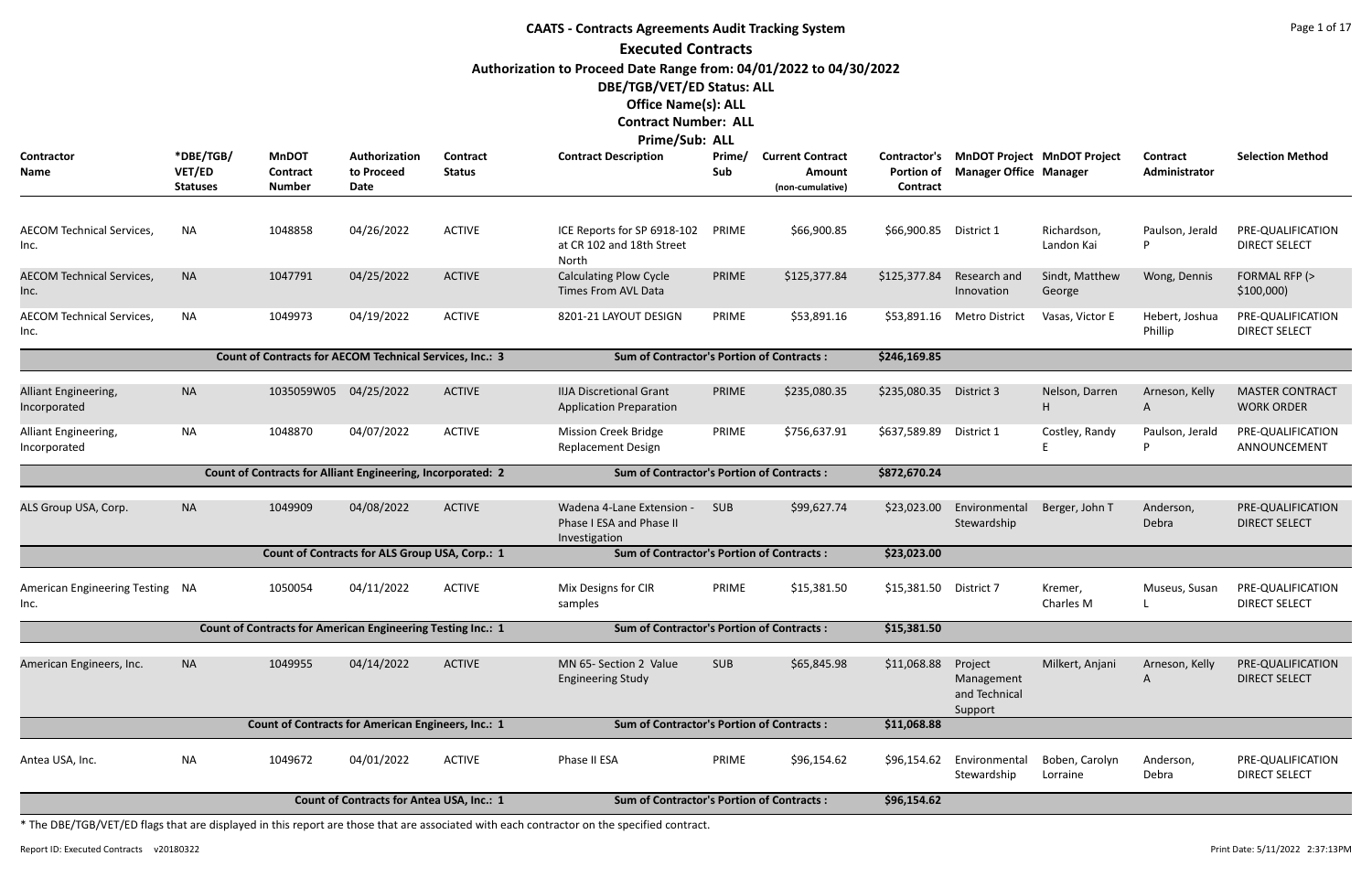|                                  | <b>CAATS - Contracts Agreements Audit Tracking System</b> |                                           |                                                        |                                  |                                                                                                                                                                                 |               |                                                       |                                                      |                                                                     |                           |                           |                                             |  |  |
|----------------------------------|-----------------------------------------------------------|-------------------------------------------|--------------------------------------------------------|----------------------------------|---------------------------------------------------------------------------------------------------------------------------------------------------------------------------------|---------------|-------------------------------------------------------|------------------------------------------------------|---------------------------------------------------------------------|---------------------------|---------------------------|---------------------------------------------|--|--|
|                                  |                                                           |                                           |                                                        |                                  | <b>Executed Contracts</b>                                                                                                                                                       |               |                                                       |                                                      |                                                                     |                           |                           |                                             |  |  |
|                                  |                                                           |                                           |                                                        |                                  | Authorization to Proceed Date Range from: 04/01/2022 to 04/30/2022<br>DBE/TGB/VET/ED Status: ALL<br><b>Office Name(s): ALL</b><br><b>Contract Number: ALL</b><br>Prime/Sub: ALL |               |                                                       |                                                      |                                                                     |                           |                           |                                             |  |  |
| <b>Contractor</b><br><b>Name</b> | *DBE/TGB/<br>VET/ED<br><b>Statuses</b>                    | <b>MnDOT</b><br>Contract<br><b>Number</b> | Authorization<br>to Proceed<br>Date                    | <b>Contract</b><br><b>Status</b> | <b>Contract Description</b>                                                                                                                                                     | Prime/<br>Sub | <b>Current Contract</b><br>Amount<br>(non-cumulative) | <b>Contractor's</b><br><b>Portion of</b><br>Contract | <b>MnDOT Project MnDOT Project</b><br><b>Manager Office Manager</b> |                           | Contract<br>Administrator | <b>Selection Method</b>                     |  |  |
| Apex Engineering Group, Inc. NA  |                                                           | 1049847                                   | 04/05/2022                                             | <b>ACTIVE</b>                    | <b>Construction Inspection</b>                                                                                                                                                  | PRIME         | \$97,548.62                                           | \$97,548.62 District 4                               |                                                                     | Miller, Jesse J           | Bausman, Brian            | PRE-QUALIFICATION<br><b>DIRECT SELECT</b>   |  |  |
|                                  |                                                           |                                           | Count of Contracts for Apex Engineering Group, Inc.: 1 |                                  | <b>Sum of Contractor's Portion of Contracts:</b>                                                                                                                                |               |                                                       | \$97,548.62                                          |                                                                     |                           |                           |                                             |  |  |
| Aspen Aerials, Inc.              | <b>NA</b>                                                 | 1049797                                   | 04/04/2022                                             | <b>CLOSED</b>                    | <b>Snooper Operator Training</b>                                                                                                                                                | PRIME         | \$9,000.00                                            | \$9,000.00                                           | <b>Bridges</b>                                                      | Theisen, Scott<br>A       | Lichtsinn,<br>Colleen     | SINGLE SOURCE                               |  |  |
|                                  |                                                           |                                           | Count of Contracts for Aspen Aerials, Inc.: 1          |                                  | <b>Sum of Contractor's Portion of Contracts:</b>                                                                                                                                |               |                                                       | \$9,000.00                                           |                                                                     |                           |                           |                                             |  |  |
| <b>Auburn University</b>         | <b>NA</b>                                                 | 1036333W05 04/01/2022                     |                                                        | <b>ACTIVE</b>                    | Validation of Loose Mix<br>Aging Procedures for<br><b>Cracking Resistance</b><br><b>Evaluation in Balanced Mix</b><br>Design                                                    | PRIME         | \$100,000.00                                          | \$100,000.00                                         | Research and<br>Innovation                                          | Sindt, Matthew<br>George  | Friberg,<br>Michael       | <b>MASTER CONTRACT</b><br><b>WORK ORDER</b> |  |  |
|                                  |                                                           |                                           | <b>Count of Contracts for Auburn University: 1</b>     |                                  | <b>Sum of Contractor's Portion of Contracts:</b>                                                                                                                                |               |                                                       | \$100,000.00                                         |                                                                     |                           |                           |                                             |  |  |
| Ayres Associates, Inc.           | NA                                                        | 1050457                                   | 04/26/2022                                             | <b>ACTIVE</b>                    | Photogrammetric Mapping                                                                                                                                                         | PRIME         | \$99,700.00                                           | \$99,700.00                                          | Land<br>Management                                                  | Martinez<br>Venegas, Raul | Smith, Adam<br>Eric       | PRE-QUALIFICATION<br><b>DIRECT SELECT</b>   |  |  |
|                                  |                                                           |                                           | Count of Contracts for Ayres Associates, Inc.: 1       |                                  | <b>Sum of Contractor's Portion of Contracts:</b>                                                                                                                                |               |                                                       | \$99,700.00                                          |                                                                     |                           |                           |                                             |  |  |
| Barr Engineering Co.             | <b>NA</b>                                                 | 1049559                                   | 04/22/2022                                             | <b>ACTIVE</b>                    | Swan River Roundabout<br><b>Dewatering Report</b>                                                                                                                               | PRIME         | \$98,423.67                                           | \$98,423.67                                          | District 1                                                          | Costley, Randy            | Paulson, Jerald<br>P      | PRE-QUALIFICATION<br><b>DIRECT SELECT</b>   |  |  |
| Barr Engineering Co.             | <b>NA</b>                                                 | 1047959                                   | 04/07/2022                                             | <b>ACTIVE</b>                    | Mitigating the Effects of<br>Climate Change on<br>Pedestrians                                                                                                                   | SUB           | \$251,697.66                                          | \$66,094.82                                          | Transit and<br>Active<br>Transportation                             | Rueter, Jacob<br>Gorman   | Wong, Dennis              | FORMAL RFP (><br>\$100,000                  |  |  |
|                                  |                                                           |                                           | <b>Count of Contracts for Barr Engineering Co.: 2</b>  |                                  | <b>Sum of Contractor's Portion of Contracts:</b>                                                                                                                                |               |                                                       | \$164,518.49                                         |                                                                     |                           |                           |                                             |  |  |
| Bolton & Menk, Inc.              | <b>NA</b>                                                 | 1050379                                   | 04/21/2022                                             | <b>ACTIVE</b>                    | <b>Olson Memorial Hwy North</b><br><b>Minneapolis Community</b><br>Engagement                                                                                                   | PRIME         | \$99,546.75                                           | \$59,415.50                                          | <b>Metro District</b>                                               | Perfetti,<br>Christina    | Hebert, Joshua<br>Phillip | PRE-QUALIFICATION<br><b>DIRECT SELECT</b>   |  |  |
| Bolton & Menk, Inc.              | <b>NA</b>                                                 | 1050032                                   | 04/05/2022                                             | <b>ACTIVE</b>                    | TH 55 Construction Support                                                                                                                                                      | SUB           | \$17,374.18                                           | \$2,419.20                                           | District 4                                                          | Pace, Thomas J            | Peszynski,<br>Nicole      | PRE-QUALIFICATION<br><b>DIRECT SELECT</b>   |  |  |
|                                  |                                                           |                                           | Count of Contracts for Bolton & Menk, Inc.: 2          |                                  | <b>Sum of Contractor's Portion of Contracts:</b>                                                                                                                                |               |                                                       | \$61,834.70                                          |                                                                     |                           |                           |                                             |  |  |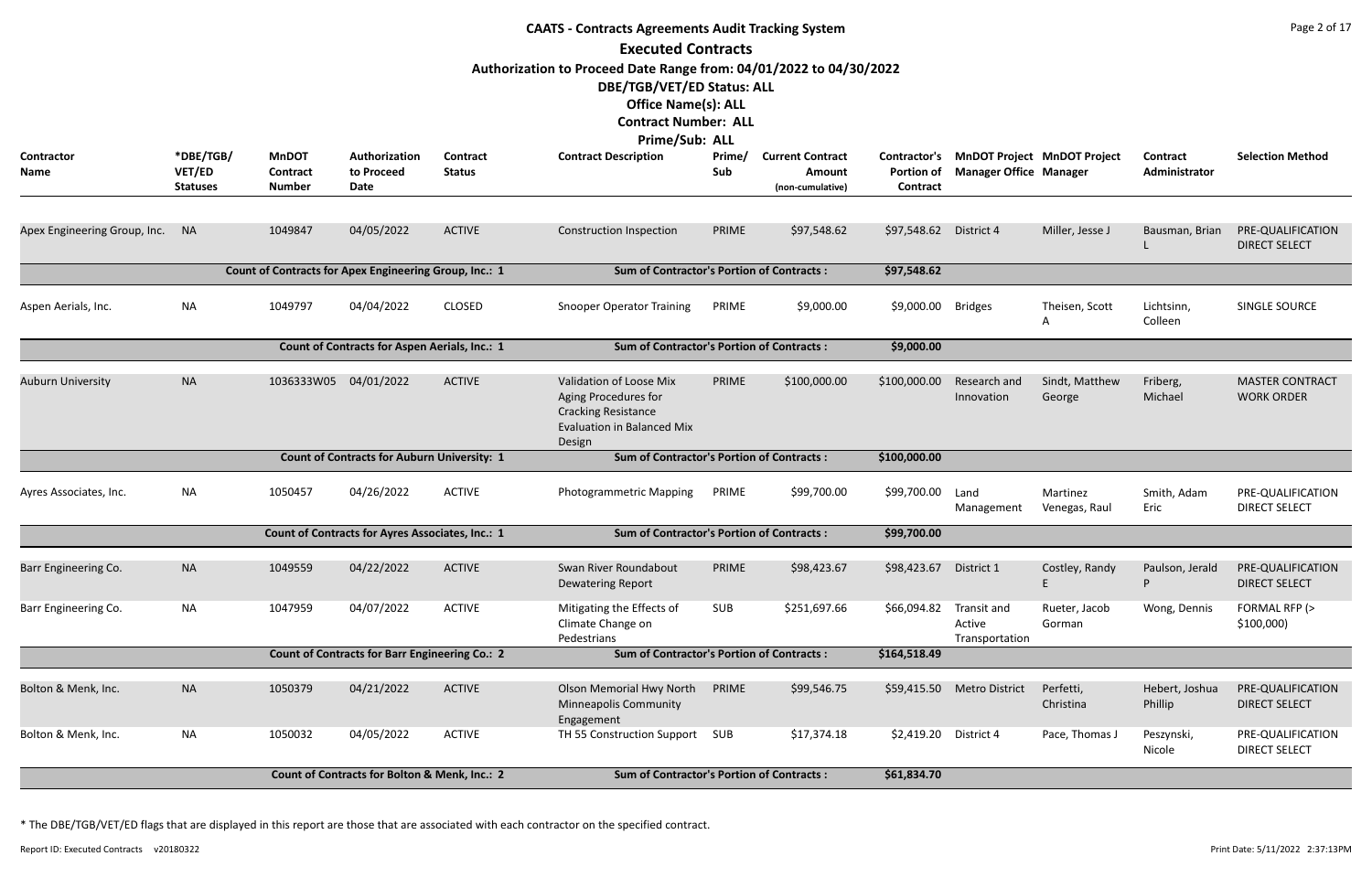|                                                   |                                        |                                                  |                                                                   |                                  | <b>CAATS - Contracts Agreements Audit Tracking System</b>                                     |               |                                                              |                                               |                               |                                    |                           | Page 3 of 17                              |
|---------------------------------------------------|----------------------------------------|--------------------------------------------------|-------------------------------------------------------------------|----------------------------------|-----------------------------------------------------------------------------------------------|---------------|--------------------------------------------------------------|-----------------------------------------------|-------------------------------|------------------------------------|---------------------------|-------------------------------------------|
|                                                   |                                        |                                                  |                                                                   |                                  | <b>Executed Contracts</b>                                                                     |               |                                                              |                                               |                               |                                    |                           |                                           |
|                                                   |                                        |                                                  |                                                                   |                                  | Authorization to Proceed Date Range from: 04/01/2022 to 04/30/2022                            |               |                                                              |                                               |                               |                                    |                           |                                           |
|                                                   |                                        |                                                  |                                                                   |                                  | DBE/TGB/VET/ED Status: ALL                                                                    |               |                                                              |                                               |                               |                                    |                           |                                           |
|                                                   |                                        |                                                  |                                                                   |                                  | <b>Office Name(s): ALL</b>                                                                    |               |                                                              |                                               |                               |                                    |                           |                                           |
|                                                   |                                        |                                                  |                                                                   |                                  | <b>Contract Number: ALL</b>                                                                   |               |                                                              |                                               |                               |                                    |                           |                                           |
|                                                   |                                        |                                                  |                                                                   |                                  | Prime/Sub: ALL                                                                                |               |                                                              |                                               |                               |                                    |                           |                                           |
| Contractor<br><b>Name</b>                         | *DBE/TGB/<br>VET/ED<br><b>Statuses</b> | <b>MnDOT</b><br><b>Contract</b><br><b>Number</b> | Authorization<br>to Proceed<br>Date                               | <b>Contract</b><br><b>Status</b> | <b>Contract Description</b>                                                                   | Prime/<br>Sub | <b>Current Contract</b><br><b>Amount</b><br>(non-cumulative) | Contractor's<br><b>Portion of</b><br>Contract | <b>Manager Office Manager</b> | <b>MnDOT Project MnDOT Project</b> | Contract<br>Administrator | <b>Selection Method</b>                   |
| Bonnema Runke Stern, Inc.                         | <b>NA</b>                              | 1049868                                          | 04/05/2022                                                        | <b>ACTIVE</b>                    | <b>Public Land Corner Survey</b><br>for State Project (SP)<br>8828-250                        | PRIME         | \$74,778.00                                                  | \$74,778.00                                   | District 8                    | Mortenson,<br>Mark V               | Weller, Derek<br>Randall  | PRE-QUALIFICATION<br><b>DIRECT SELECT</b> |
|                                                   |                                        |                                                  | Count of Contracts for Bonnema Runke Stern, Inc.: 1               |                                  | <b>Sum of Contractor's Portion of Contracts:</b>                                              |               |                                                              | \$74,778.00                                   |                               |                                    |                           |                                           |
| <b>Braun Intertec Corporation</b>                 | NA                                     | 1049699                                          | 04/29/2022                                                        | <b>ACTIVE</b>                    | TH 57 Kasson Reconstruct -<br><b>Construction Monitoring</b>                                  | <b>SUB</b>    | \$349,107.23                                                 | \$79,062.90                                   | Environmental<br>Stewardship  | Ustipak, Kelsi<br>Rae              | Anderson,<br>Debra        | PRE-QUALIFICATION<br>ANNOUNCEMENT         |
| <b>Braun Intertec Corporation</b>                 | <b>NA</b>                              | 1049830                                          | 04/25/2022                                                        | <b>ACTIVE</b>                    | Phase I ESA Updated and<br>Phase II Investigation -<br>Anoka Grade Separation<br>for RR       | PRIME         | \$90,401.00                                                  | \$67,245.00                                   | Environmental<br>Stewardship  | Keefe, Jill                        | Anderson,<br>Debra        | PRE-QUALIFICATION<br><b>DIRECT SELECT</b> |
| <b>Braun Intertec Corporation</b>                 | <b>NA</b>                              | 1050386                                          | 04/25/2022                                                        | <b>ACTIVE</b>                    | <b>Aitkin Truck Station Salt</b><br>Shed Regulated Waste<br>Removal                           | PRIME         | \$30,550.00                                                  | \$30,550.00                                   | Environmental<br>Stewardship  | Swanson,<br>Victoria Ann           | Anderson,<br>Debra        | PRE-QUALIFICATION<br><b>DIRECT SELECT</b> |
| <b>Braun Intertec Corporation</b>                 | <b>NA</b>                              | 1049902                                          | 04/08/2022                                                        | <b>ACTIVE</b>                    | TH 43 Roundabout<br>Reconstruction<br><b>Construction Monitoring</b>                          | PRIME         | \$99,709.00                                                  | \$87,885.50                                   | Environmental<br>Stewardship  | Ustipak, Kelsi<br>Rae              | Anderson,<br>Debra        | PRE-QUALIFICATION<br><b>DIRECT SELECT</b> |
| <b>Braun Intertec Corporation</b>                 | NA                                     | 1049463                                          | 04/04/2022                                                        | <b>ACTIVE</b>                    | <b>Construction Monitoring</b><br>Oversight - Highway 65<br>Albert Lea Main Street<br>Project | PRIME         | \$540,154.00                                                 | \$425,339.00                                  | Environmental<br>Stewardship  | Ustipak, Kelsi<br>Rae              | Anderson,<br>Debra        | PRE-QUALIFICATION<br>ANNOUNCEMENT         |
|                                                   |                                        |                                                  | <b>Count of Contracts for Braun Intertec Corporation: 5</b>       |                                  | <b>Sum of Contractor's Portion of Contracts:</b>                                              |               |                                                              | \$690,082.40                                  |                               |                                    |                           |                                           |
| Brian Johnson dba Sunrise<br><b>Title Service</b> | <b>NA</b>                              | 1050053                                          | 04/26/2022                                                        | <b>ACTIVE</b>                    | <b>Title Services</b>                                                                         | PRIME         | \$40,000.00                                                  | \$40,000.00 District 1                        |                               | Hinzmann Jr,<br>John Joseph        | Paulson, Jerald<br>P      | PRE-QUALIFICATION<br><b>DIRECT SELECT</b> |
| Brian Johnson dba Sunrise<br><b>Title Service</b> | NA                                     | 1049976                                          | 04/05/2022                                                        | <b>ACTIVE</b>                    | Title Contract SP 4913-26                                                                     | PRIME         | \$14,000.00                                                  | \$14,000.00                                   | Land<br>Management            | Anderson<br>Bultema,               | Johnson,<br>Ambur L.      | PRE-QUALIFICATION<br><b>DIRECT SELECT</b> |
|                                                   |                                        |                                                  | Count of Contracts for Brian Johnson dba Sunrise Title Service: 2 |                                  | <b>Sum of Contractor's Portion of Contracts:</b>                                              |               |                                                              | \$54,000.00                                   |                               |                                    |                           |                                           |
| Carl R. Larson, a Sole<br>Proprietor              | <b>NA</b>                              | 1049995                                          | 04/05/2022                                                        | <b>ACTIVE</b>                    | Title Contract Todd Co. to<br>Carl Larson                                                     | PRIME         | \$12,000.00                                                  | \$12,000.00                                   | Land<br>Management            | Anderson<br>Bultema,               | Johnson,<br>Ambur L.      | PRE-QUALIFICATION<br><b>DIRECT SELECT</b> |
|                                                   |                                        |                                                  | Count of Contracts for Carl R. Larson, a Sole Proprietor: 1       |                                  | <b>Sum of Contractor's Portion of Contracts:</b>                                              |               |                                                              | \$12,000.00                                   |                               |                                    |                           |                                           |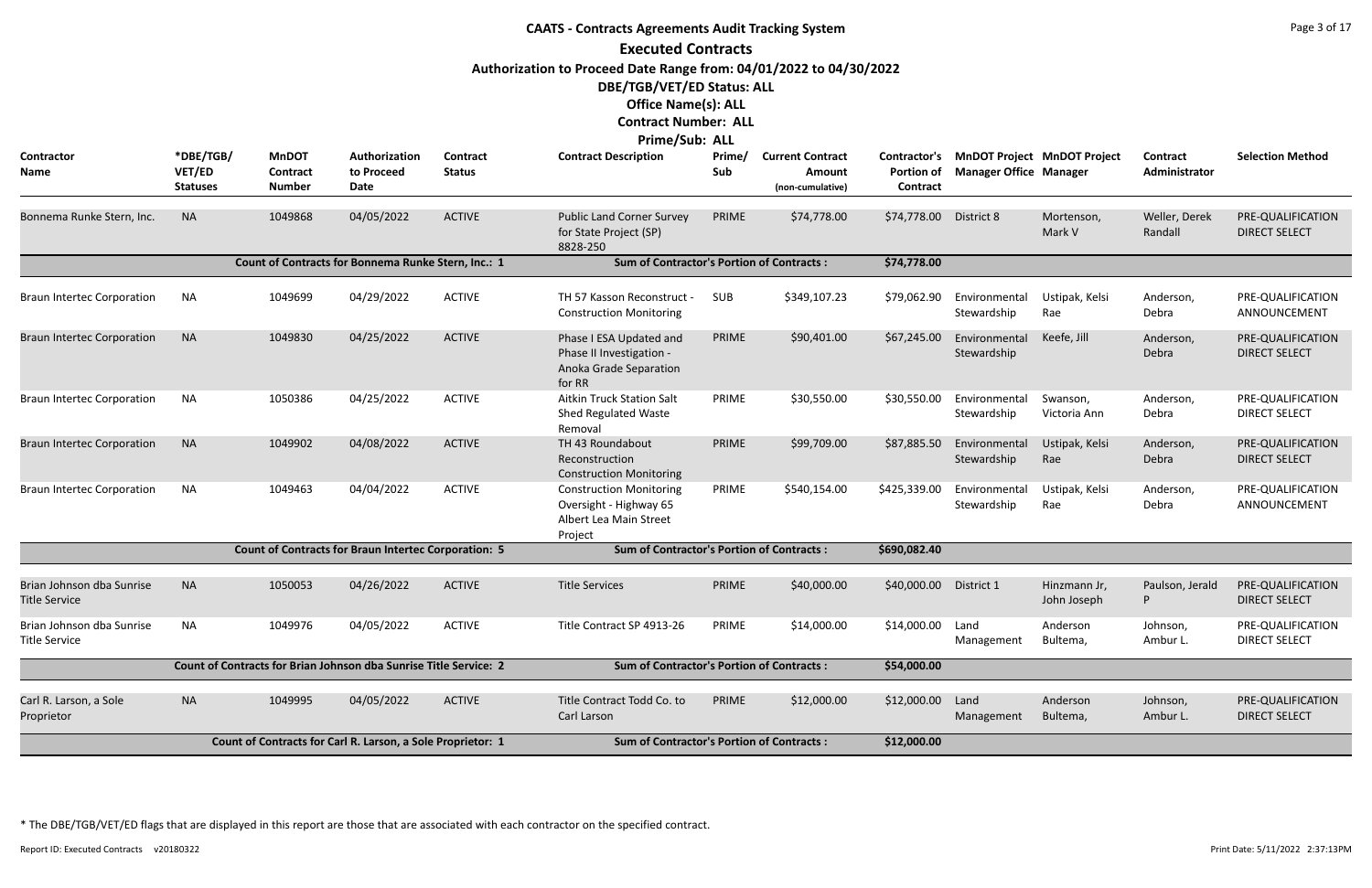|                                                  |                                        |                                                  |                                                                  |                           | <b>CAATS - Contracts Agreements Audit Tracking System</b>                                                                                                   |               |                                                       |                               |                                             |                                          |                           | Page 4 of 17                               |
|--------------------------------------------------|----------------------------------------|--------------------------------------------------|------------------------------------------------------------------|---------------------------|-------------------------------------------------------------------------------------------------------------------------------------------------------------|---------------|-------------------------------------------------------|-------------------------------|---------------------------------------------|------------------------------------------|---------------------------|--------------------------------------------|
|                                                  |                                        |                                                  |                                                                  |                           | <b>Executed Contracts</b>                                                                                                                                   |               |                                                       |                               |                                             |                                          |                           |                                            |
|                                                  |                                        |                                                  |                                                                  |                           | Authorization to Proceed Date Range from: 04/01/2022 to 04/30/2022<br>DBE/TGB/VET/ED Status: ALL                                                            |               |                                                       |                               |                                             |                                          |                           |                                            |
|                                                  |                                        |                                                  |                                                                  |                           | <b>Office Name(s): ALL</b><br><b>Contract Number: ALL</b>                                                                                                   |               |                                                       |                               |                                             |                                          |                           |                                            |
|                                                  |                                        |                                                  |                                                                  |                           | Prime/Sub: ALL                                                                                                                                              |               |                                                       |                               |                                             |                                          |                           |                                            |
| Contractor<br>Name                               | *DBE/TGB/<br>VET/ED<br><b>Statuses</b> | <b>MnDOT</b><br><b>Contract</b><br><b>Number</b> | Authorization<br>to Proceed<br>Date                              | Contract<br><b>Status</b> | <b>Contract Description</b>                                                                                                                                 | Prime/<br>Sub | <b>Current Contract</b><br>Amount<br>(non-cumulative) | <b>Portion of</b><br>Contract | <b>Manager Office Manager</b>               | Contractor's MnDOT Project MnDOT Project | Contract<br>Administrator | <b>Selection Method</b>                    |
| CBS Squared, Inc.                                | DBE                                    | 1048411                                          | 04/22/2022                                                       | <b>ACTIVE</b>             | Preliminary and Final<br>Design for TH 95 Urban<br>Reconstruction in<br>Cambridge                                                                           | <b>SUB</b>    | \$908,853.83                                          | \$17,899.77                   | District 3                                  | Fellbaum,<br>Russell                     | Anderson,<br>Debra        | FORMAL RFP (><br>\$100,000                 |
|                                                  |                                        |                                                  | <b>Count of Contracts for CBS Squared, Inc.: 1</b>               |                           | <b>Sum of Contractor's Portion of Contracts:</b>                                                                                                            |               |                                                       | \$17,899.77                   |                                             |                                          |                           |                                            |
| CM Valuation, Corp.                              | DBE/TGB                                | 1049339                                          | 04/20/2022                                                       | <b>ACTIVE</b>             | <b>Right of Way valuations</b><br>and direct purchase                                                                                                       | <b>SUB</b>    | \$1,185,407.55                                        | \$133,000.00                  | District 7                                  | Bleess, Chad                             | Museus, Susan             | PRE-QUALIFICATION<br>ANNOUNCEMENT          |
|                                                  |                                        |                                                  | <b>Count of Contracts for CM Valuation, Corp.: 1</b>             |                           | <b>Sum of Contractor's Portion of Contracts:</b>                                                                                                            |               |                                                       | \$133,000.00                  |                                             |                                          |                           |                                            |
| Collins Engineers, Inc.                          | <b>NA</b>                              | 1049839                                          | 04/14/2022                                                       | <b>ACTIVE</b>             | FY22 Enhanced Pier Caps                                                                                                                                     | PRIME         | \$99,956.77                                           | \$99,956.77                   | <b>Metro District</b>                       | Arseneau,<br>Michael                     | Thurner,<br>Jodeen P      | PRE-QUALIFICATION<br><b>DIRECT SELECT</b>  |
|                                                  |                                        |                                                  | <b>Count of Contracts for Collins Engineers, Inc.: 1</b>         |                           | <b>Sum of Contractor's Portion of Contracts:</b>                                                                                                            |               |                                                       | \$99,956.77                   |                                             |                                          |                           |                                            |
| Cook Law & ADR, PLLC                             | <b>NA</b>                              | 1050482                                          | 04/21/2022                                                       | <b>CLOSED</b>             | <b>Court Ordered Mediation:</b><br>R. Schroeder Construction,<br>Inc., v MnDOT v W.<br><b>Gohman Construction Co.</b><br>dba Artistic Stone and<br>Concrete | PRIME         | \$2,500.00                                            | \$2,500.00                    | Construction &<br>Innovative<br>Contracting | Cegla, Bradley                           | Peszynski,<br>Nicole      | <b>DIRECT SELECT</b>                       |
|                                                  |                                        |                                                  | Count of Contracts for Cook Law & ADR, PLLC: 1                   |                           | <b>Sum of Contractor's Portion of Contracts:</b>                                                                                                            |               |                                                       | \$2,500.00                    |                                             |                                          |                           |                                            |
| Dahlen, Dwyer, Foley &<br>Tinker, Inc.           | <b>NA</b>                              | 1050524                                          | 04/26/2022                                                       | <b>ACTIVE</b>             | <b>Appraisals for Parcels</b><br>along Highway 21 in Jordan                                                                                                 | PRIME         | \$13,000.00                                           | \$13,000.00                   | Metro District                              | Mascari, John C                          | Hebert, Joshua<br>Phillip | PRE-QUALIFICATION<br><b>DIRECT SELECT</b>  |
| Dahlen, Dwyer, Foley &<br>Tinker, Inc.           | <b>NA</b>                              | 1050450                                          | 04/15/2022                                                       | <b>ACTIVE</b>             | Real Estate Appraisals<br>Parcels 224F TH 494                                                                                                               | PRIME         | \$18,400.00                                           | \$18,400.00                   | Metro District                              | Mascari, John C                          | Traxler,<br>Leonard A     | PRE-QUALIFICATION<br><b>DIRECT SELECT</b>  |
|                                                  |                                        |                                                  | Count of Contracts for Dahlen, Dwyer, Foley & Tinker, Inc.: 2    |                           | <b>Sum of Contractor's Portion of Contracts:</b>                                                                                                            |               |                                                       | \$31,400.00                   |                                             |                                          |                           |                                            |
| <b>Diversified Real Estate</b><br>Services, Inc. | <b>NA</b>                              | 1050348                                          | 04/01/2022                                                       | <b>ACTIVE</b>             | 494 ROW Appraisals 234<br>242 and 244A                                                                                                                      | PRIME         | \$9,000.00                                            | \$9,000.00                    | <b>Metro District</b>                       | Mascari, John C                          | Hebert, Joshua<br>Phillip | PRE-QUALIFICATION<br><b>DIRECT SELECT</b>  |
|                                                  |                                        |                                                  | Count of Contracts for Diversified Real Estate Services, Inc.: 1 |                           | <b>Sum of Contractor's Portion of Contracts:</b>                                                                                                            |               |                                                       | \$9,000.00                    |                                             |                                          |                           |                                            |
| <b>Ed Gehlert Construction</b>                   | <b>NA</b>                              | 1050471                                          | 04/25/2022                                                       | <b>ACTIVE</b>             | Train the Trainer - ADA<br><b>Tribal Training</b>                                                                                                           | <b>SUB</b>    | \$19,869.52                                           | \$3,800.00                    | Civil Rights                                | Zutz, Lee<br>Lenore                      | Peszynski,<br>Nicole      | <b>EQUITY DIRECT</b><br>SELECT (<\$25,000) |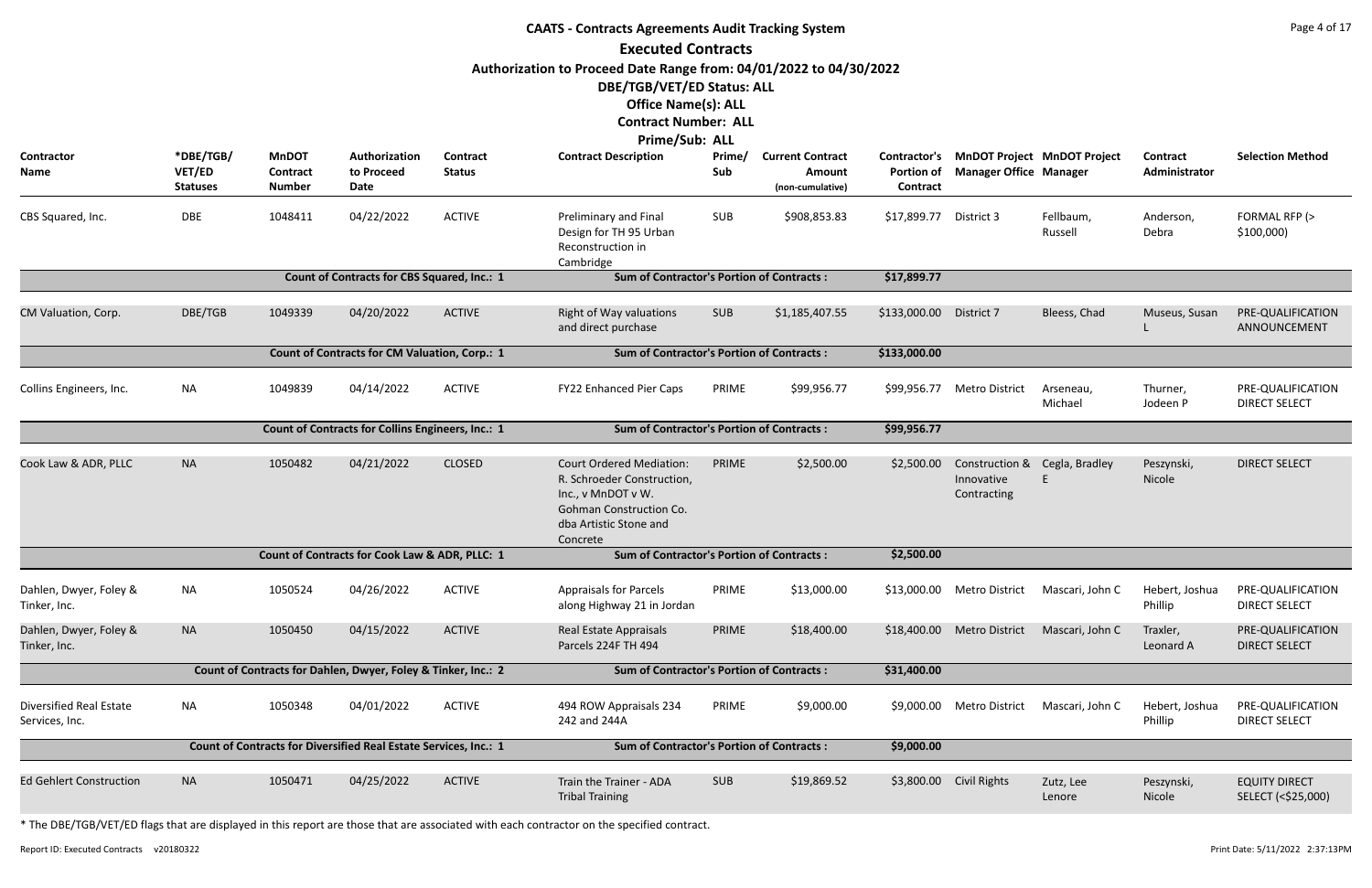|                                               |                                        |                                                                      |                                                     |                                  | <b>CAATS - Contracts Agreements Audit Tracking System</b><br><b>Executed Contracts</b><br>Authorization to Proceed Date Range from: 04/01/2022 to 04/30/2022<br>DBE/TGB/VET/ED Status: ALL<br><b>Office Name(s): ALL</b><br><b>Contract Number: ALL</b> |               |                                                       |                                      |                                                   |                                          |                           | Page 5 of 17                                |
|-----------------------------------------------|----------------------------------------|----------------------------------------------------------------------|-----------------------------------------------------|----------------------------------|---------------------------------------------------------------------------------------------------------------------------------------------------------------------------------------------------------------------------------------------------------|---------------|-------------------------------------------------------|--------------------------------------|---------------------------------------------------|------------------------------------------|---------------------------|---------------------------------------------|
| <b>Contractor</b><br>Name                     | *DBE/TGB/<br>VET/ED<br><b>Statuses</b> | <b>MnDOT</b><br>Contract<br><b>Number</b>                            | Authorization<br>to Proceed<br>Date                 | <b>Contract</b><br><b>Status</b> | Prime/Sub: ALL<br><b>Contract Description</b>                                                                                                                                                                                                           | Prime/<br>Sub | <b>Current Contract</b><br>Amount<br>(non-cumulative) | <b>Portion of</b><br><b>Contract</b> | <b>Manager Office Manager</b>                     | Contractor's MnDOT Project MnDOT Project | Contract<br>Administrator | <b>Selection Method</b>                     |
|                                               |                                        | <b>Count of Contracts for Ed Gehlert Construction: 1</b>             |                                                     |                                  | <b>Sum of Contractor's Portion of Contracts:</b>                                                                                                                                                                                                        |               |                                                       | \$3,800.00                           |                                                   |                                          |                           |                                             |
| Eurofins DQCI, LLC                            | <b>NA</b>                              | 1035063W07                                                           | 04/14/2022                                          | <b>ACTIVE</b>                    | Environmental<br>Investigation for SP<br>6925-145                                                                                                                                                                                                       | SUB           | \$349,795.06                                          | \$96,938.00                          | Environmental<br>Stewardship                      | Boben, Carolyn<br>Lorraine               | Arneson, Kelly<br>A       | <b>MASTER CONTRACT</b><br><b>WORK ORDER</b> |
|                                               |                                        |                                                                      | <b>Count of Contracts for Eurofins DQCI, LLC: 1</b> |                                  | <b>Sum of Contractor's Portion of Contracts:</b>                                                                                                                                                                                                        |               |                                                       | \$96,938.00                          |                                                   |                                          |                           |                                             |
| Glacial Ridge Drilling, Inc.                  | <b>NA</b>                              | 1048411                                                              | 04/22/2022                                          | <b>ACTIVE</b>                    | Preliminary and Final<br>Design for TH 95 Urban<br>Reconstruction in<br>Cambridge                                                                                                                                                                       | <b>SUB</b>    | \$908,853.83                                          | \$9,200.00                           | District 3                                        | Fellbaum,<br>Russell                     | Anderson,<br>Debra        | FORMAL RFP (><br>\$100,000                  |
|                                               |                                        | Count of Contracts for Glacial Ridge Drilling, Inc.: 1               |                                                     |                                  | <b>Sum of Contractor's Portion of Contracts:</b>                                                                                                                                                                                                        |               |                                                       | \$9,200.00                           |                                                   |                                          |                           |                                             |
| Groundwater &<br>Environmental Services, Inc. | ΝA                                     | 1049903                                                              | 04/11/2022                                          | <b>ACTIVE</b>                    | Bridge 5060 Asbestos &<br><b>Regulated Waste</b><br>Assessment for Bridge<br>Rehabilitation                                                                                                                                                             | PRIME         | \$14,673.50                                           | \$14,673.50                          | Environmental<br>Stewardship                      | Swanson,<br>Victoria Ann                 | Anderson,<br>Debra        | PRE-QUALIFICATION<br><b>DIRECT SELECT</b>   |
|                                               |                                        | Count of Contracts for Groundwater & Environmental Services, Inc.: 1 |                                                     |                                  | <b>Sum of Contractor's Portion of Contracts:</b>                                                                                                                                                                                                        |               |                                                       | \$14,673.50                          |                                                   |                                          |                           |                                             |
| Hansen, Thorp, Pellinen,<br>Olson, Inc.       | TGB                                    | 1035060W06 04/29/2022                                                |                                                     | <b>ACTIVE</b>                    | <b>Replacement of Bridge</b><br>9829 CP Rail over I494 -<br>Roadway Design                                                                                                                                                                              | <b>SUB</b>    | \$379,780.86                                          |                                      | \$56,536.63 Metro District                        | Lutaya, Andrew                           | Arneson, Kelly<br>A       | <b>MASTER CONTRACT</b><br><b>WORK ORDER</b> |
|                                               |                                        | Count of Contracts for Hansen, Thorp, Pellinen, Olson, Inc.: 1       |                                                     |                                  | <b>Sum of Contractor's Portion of Contracts:</b>                                                                                                                                                                                                        |               |                                                       | \$56,536.63                          |                                                   |                                          |                           |                                             |
| Hawk Construction, Inc.                       | NA                                     | 1050471                                                              | 04/25/2022                                          | <b>ACTIVE</b>                    | Train the Trainer - ADA<br><b>Tribal Training</b>                                                                                                                                                                                                       | SUB           | \$19,869.52                                           |                                      | \$3,800.00 Civil Rights                           | Zutz, Lee<br>Lenore                      | Peszynski,<br>Nicole      | <b>EQUITY DIRECT</b><br>SELECT (<\$25,000)  |
|                                               |                                        | Count of Contracts for Hawk Construction, Inc.: 1                    |                                                     |                                  | <b>Sum of Contractor's Portion of Contracts:</b>                                                                                                                                                                                                        |               |                                                       | \$3,800.00                           |                                                   |                                          |                           |                                             |
| HDR Engineering, Inc.                         | <b>NA</b>                              | 1035060W06 04/29/2022                                                |                                                     | <b>ACTIVE</b>                    | <b>Replacement of Bridge</b><br>9829 CP Rail over I494 -<br>Roadway Design                                                                                                                                                                              | PRIME         | \$379,780.86                                          | \$323,244.23                         | Metro District                                    | Lutaya, Andrew                           | Arneson, Kelly<br>A       | <b>MASTER CONTRACT</b><br><b>WORK ORDER</b> |
| HDR Engineering, Inc.                         | <b>NA</b>                              | 1050047                                                              | 04/22/2022                                          | <b>ACTIVE</b>                    | TH47 BNSF RR Crossing in<br>Anoka - Value Engineering<br>Study                                                                                                                                                                                          | PRIME         | \$75,372.16                                           | \$75,372.16                          | Project<br>Management<br>and Technical<br>Support | Milkert, Anjani                          | Arneson, Kelly<br>A       | PRE-QUALIFICATION<br><b>DIRECT SELECT</b>   |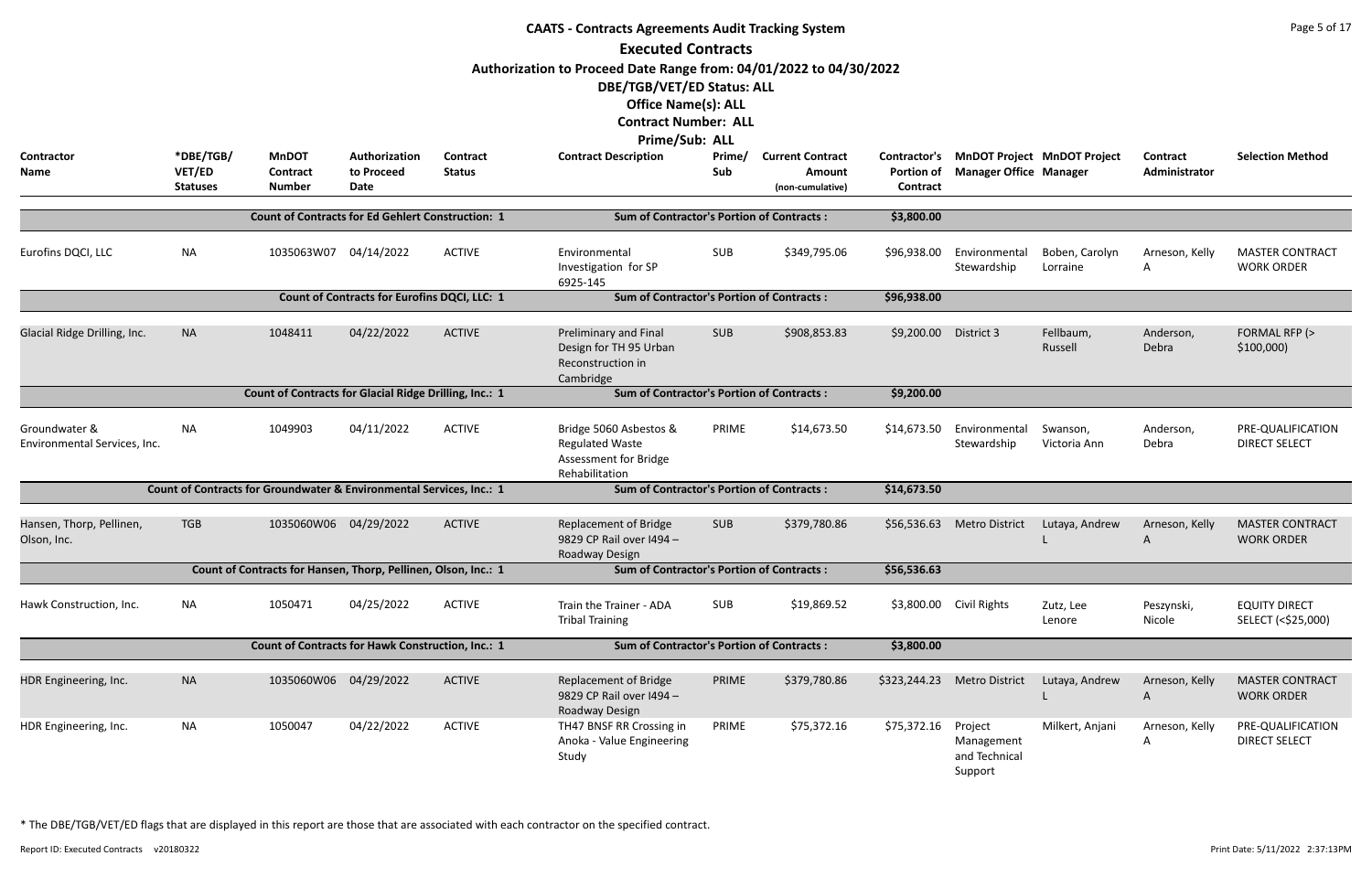|                                              | <b>CAATS - Contracts Agreements Audit Tracking System</b><br><b>Executed Contracts</b> |                                                                     |                                                        |                           |                                                                                                                                                                                 |               |                                                              |                                        |                                                   |                                    |                           |                                             |  |  |
|----------------------------------------------|----------------------------------------------------------------------------------------|---------------------------------------------------------------------|--------------------------------------------------------|---------------------------|---------------------------------------------------------------------------------------------------------------------------------------------------------------------------------|---------------|--------------------------------------------------------------|----------------------------------------|---------------------------------------------------|------------------------------------|---------------------------|---------------------------------------------|--|--|
|                                              |                                                                                        |                                                                     |                                                        |                           | Authorization to Proceed Date Range from: 04/01/2022 to 04/30/2022<br>DBE/TGB/VET/ED Status: ALL<br><b>Office Name(s): ALL</b><br><b>Contract Number: ALL</b><br>Prime/Sub: ALL |               |                                                              |                                        |                                                   |                                    |                           |                                             |  |  |
| Contractor<br>Name                           | *DBE/TGB/<br>VET/ED<br><b>Statuses</b>                                                 | <b>MnDOT</b><br><b>Contract</b><br><b>Number</b>                    | Authorization<br>to Proceed<br><b>Date</b>             | Contract<br><b>Status</b> | <b>Contract Description</b>                                                                                                                                                     | Prime/<br>Sub | <b>Current Contract</b><br><b>Amount</b><br>(non-cumulative) | Contractor's<br>Portion of<br>Contract | <b>Manager Office Manager</b>                     | <b>MnDOT Project MnDOT Project</b> | Contract<br>Administrator | <b>Selection Method</b>                     |  |  |
| HDR Engineering, Inc.                        | <b>NA</b>                                                                              | 1049804                                                             | 04/01/2022                                             | <b>ACTIVE</b>             | <b>Statewide Electric Vehicle</b><br>Infrastructure Deployment<br>Plan                                                                                                          | PRIME         | \$99,994.92                                                  | \$99,994.92                            | Sustainability<br>& Public Health Anne            | Simons, Siri                       | Arneson, Kelly<br>A       | PRE-QUALIFICATION<br><b>DIRECT SELECT</b>   |  |  |
|                                              |                                                                                        |                                                                     | <b>Count of Contracts for HDR Engineering, Inc.: 3</b> |                           | <b>Sum of Contractor's Portion of Contracts:</b>                                                                                                                                |               |                                                              | \$498,611.31                           |                                                   |                                    |                           |                                             |  |  |
| <b>HNTB Corporation</b>                      | <b>NA</b>                                                                              | 1049955                                                             | 04/14/2022                                             | <b>ACTIVE</b>             | MN 65- Section 2 Value<br><b>Engineering Study</b>                                                                                                                              | <b>SUB</b>    | \$65,845.98                                                  | \$7,518.60                             | Project<br>Management<br>and Technical<br>Support | Milkert, Anjani                    | Arneson, Kelly<br>Α       | PRE-QUALIFICATION<br><b>DIRECT SELECT</b>   |  |  |
|                                              |                                                                                        |                                                                     | <b>Count of Contracts for HNTB Corporation: 1</b>      |                           | <b>Sum of Contractor's Portion of Contracts:</b>                                                                                                                                |               |                                                              | \$7,518.60                             |                                                   |                                    |                           |                                             |  |  |
| IMO Consulting Group Inc.                    | DBE/TGB                                                                                | 1034126W06 04/29/2022                                               |                                                        | <b>ACTIVE</b>             | Mendota Heights<br><b>Construction Inspection</b><br>Services                                                                                                                   | <b>SUB</b>    | \$390,439.62                                                 | \$375,203.20                           | <b>Metro District</b>                             | Asche, Gregory<br>James            | Arneson, Kelly<br>A       | <b>MASTER CONTRACT</b><br><b>WORK ORDER</b> |  |  |
|                                              |                                                                                        | Count of Contracts for IMO Consulting Group Inc.: 1                 |                                                        |                           | <b>Sum of Contractor's Portion of Contracts:</b>                                                                                                                                |               |                                                              | \$375,203.20                           |                                                   |                                    |                           |                                             |  |  |
| Julie Kalahar dba Julie<br>Kalahar Appraisal | <b>NA</b>                                                                              | 1049339                                                             | 04/20/2022                                             | <b>ACTIVE</b>             | Right of Way valuations<br>and direct purchase                                                                                                                                  | <b>SUB</b>    | \$1,185,407.55                                               | \$133,600.00                           | District 7                                        | Bleess, Chad                       | Museus, Susan             | PRE-QUALIFICATION<br>ANNOUNCEMENT           |  |  |
|                                              |                                                                                        | Count of Contracts for Julie Kalahar dba Julie Kalahar Appraisal: 1 |                                                        |                           | <b>Sum of Contractor's Portion of Contracts:</b>                                                                                                                                |               |                                                              | \$133,600.00                           |                                                   |                                    |                           |                                             |  |  |
| Kaskaskia Engineering Group,<br><b>LLC</b>   | <b>DBE</b>                                                                             | 1035064W09                                                          | 04/29/2022                                             | <b>ACTIVE</b>             | Northbound Highway 52 at<br>I-94 Safety Improvement<br>Project                                                                                                                  | <b>SUB</b>    | \$694,039.77                                                 | \$58,646.20                            | <b>Metro District</b>                             | Ficek, Bryant<br>James             | Arneson, Kelly<br>A       | <b>MASTER CONTRACT</b><br><b>WORK ORDER</b> |  |  |
|                                              |                                                                                        | Count of Contracts for Kaskaskia Engineering Group, LLC: 1          |                                                        |                           | <b>Sum of Contractor's Portion of Contracts:</b>                                                                                                                                |               |                                                              | \$58,646.20                            |                                                   |                                    |                           |                                             |  |  |
| KGM Contractors, Inc.                        | <b>NA</b>                                                                              | 1050471                                                             | 04/25/2022                                             | <b>ACTIVE</b>             | Train the Trainer - ADA<br><b>Tribal Training</b>                                                                                                                               | <b>SUB</b>    | \$19,869.52                                                  | \$3,800.00                             | <b>Civil Rights</b>                               | Zutz, Lee<br>Lenore                | Peszynski,<br>Nicole      | <b>EQUITY DIRECT</b><br>SELECT (<\$25,000)  |  |  |
|                                              |                                                                                        |                                                                     | Count of Contracts for KGM Contractors, Inc.: 1        |                           | <b>Sum of Contractor's Portion of Contracts:</b>                                                                                                                                |               |                                                              | \$3,800.00                             |                                                   |                                    |                           |                                             |  |  |
| Khoo Consulting, LLC                         | DBE/TGB                                                                                | 1049825                                                             | 04/08/2022                                             | <b>ACTIVE</b>             | <b>Advancing Equity</b><br>Marketing Plan Contractor                                                                                                                            | PRIME         | \$74,725.00                                                  | \$74,725.00                            | <b>Metro District</b>                             | Workcuff,<br>Denise                | Kamprath,<br>Augustine    | PRE-QUALIFICATION<br><b>DIRECT SELECT</b>   |  |  |
|                                              |                                                                                        |                                                                     | Count of Contracts for Khoo Consulting, LLC: 1         |                           | <b>Sum of Contractor's Portion of Contracts:</b>                                                                                                                                |               |                                                              | \$74,725.00                            |                                                   |                                    |                           |                                             |  |  |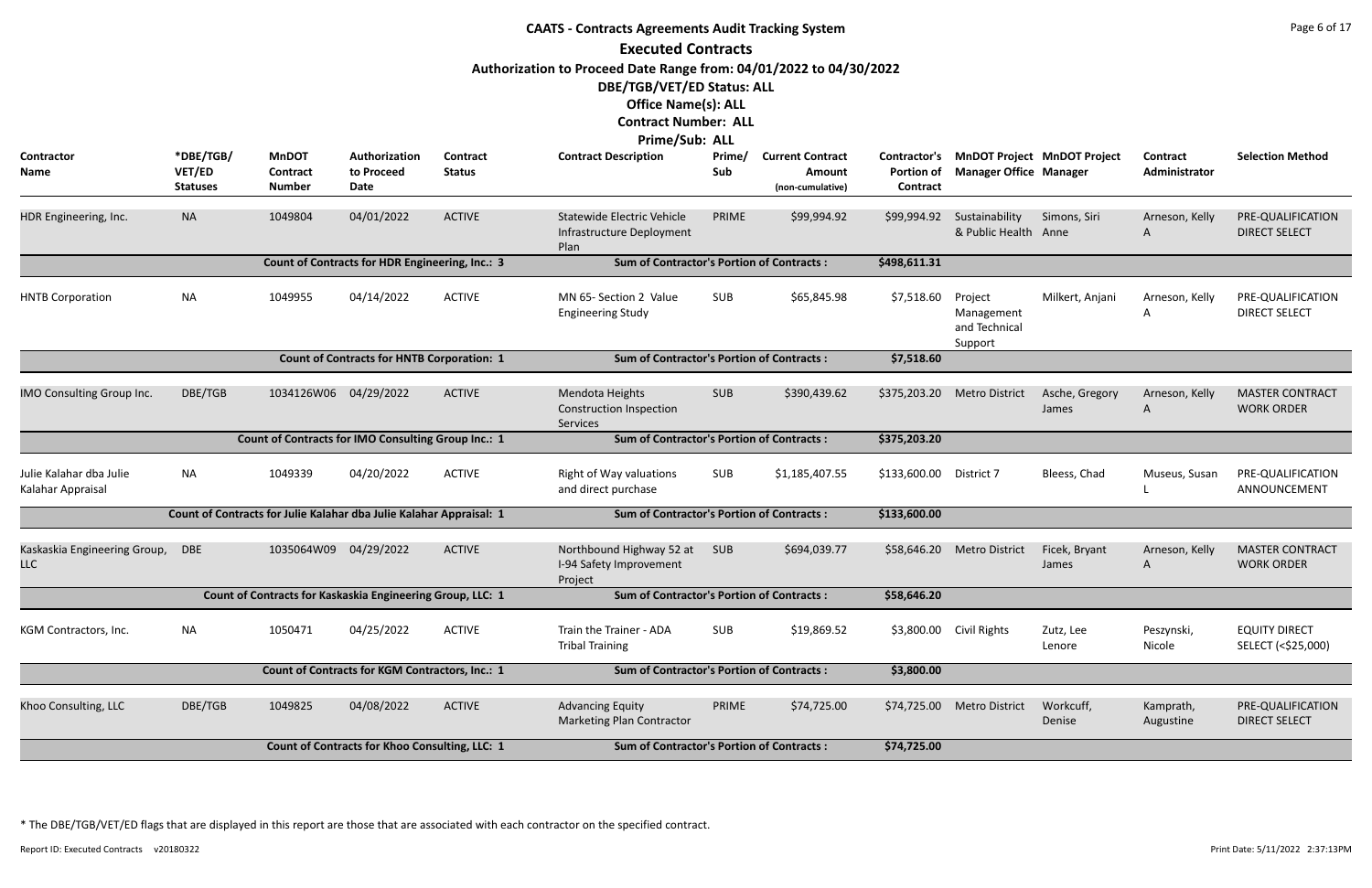|                                     |                                        |                                           |                                                            |                           | <b>CAATS - Contracts Agreements Audit Tracking System</b>                                                                      |               |                                                       |                                               |                               |                                    |                                  | Page 7 of 17                              |
|-------------------------------------|----------------------------------------|-------------------------------------------|------------------------------------------------------------|---------------------------|--------------------------------------------------------------------------------------------------------------------------------|---------------|-------------------------------------------------------|-----------------------------------------------|-------------------------------|------------------------------------|----------------------------------|-------------------------------------------|
|                                     |                                        |                                           |                                                            |                           | <b>Executed Contracts</b>                                                                                                      |               |                                                       |                                               |                               |                                    |                                  |                                           |
|                                     |                                        |                                           |                                                            |                           | Authorization to Proceed Date Range from: 04/01/2022 to 04/30/2022<br>DBE/TGB/VET/ED Status: ALL<br><b>Office Name(s): ALL</b> |               |                                                       |                                               |                               |                                    |                                  |                                           |
|                                     |                                        |                                           |                                                            |                           | <b>Contract Number: ALL</b><br>Prime/Sub: ALL                                                                                  |               |                                                       |                                               |                               |                                    |                                  |                                           |
| Contractor<br>Name                  | *DBE/TGB/<br>VET/ED<br><b>Statuses</b> | <b>MnDOT</b><br>Contract<br><b>Number</b> | Authorization<br>to Proceed<br>Date                        | Contract<br><b>Status</b> | <b>Contract Description</b>                                                                                                    | Prime/<br>Sub | <b>Current Contract</b><br>Amount<br>(non-cumulative) | Contractor's<br><b>Portion of</b><br>Contract | <b>Manager Office Manager</b> | <b>MnDOT Project MnDOT Project</b> | <b>Contract</b><br>Administrator | <b>Selection Method</b>                   |
| Kimley-Horn and Associates,<br>Inc. | <b>NA</b>                              | 1049913                                   | 04/11/2022                                                 | <b>ACTIVE</b>             | South Area<br>Communications and<br><b>Outreach Consultant</b>                                                                 | PRIME         | \$62,166.54                                           | \$62,166.54                                   | <b>Metro District</b>         | Langenbach,<br>Diane Marie         | Kamprath,<br>Augustine           | PRE-QUALIFICATION<br><b>DIRECT SELECT</b> |
|                                     |                                        |                                           | Count of Contracts for Kimley-Horn and Associates, Inc.: 1 |                           | <b>Sum of Contractor's Portion of Contracts:</b>                                                                               |               |                                                       | \$62,166.54                                   |                               |                                    |                                  |                                           |
| <b>KLJ Engineering LLC</b>          | <b>NA</b>                              | 1049776                                   | 04/15/2022                                                 | <b>ACTIVE</b>             | direct select contract will<br>provide surveying services                                                                      | PRIME         | \$48,446.64                                           | \$48,446.64                                   | District 7                    | Richardson,<br>David Patrick       | Museus, Susan                    | PRE-QUALIFICATION<br><b>DIRECT SELECT</b> |
|                                     |                                        |                                           | <b>Count of Contracts for KLJ Engineering LLC: 1</b>       |                           | <b>Sum of Contractor's Portion of Contracts:</b>                                                                               |               |                                                       | \$48,446.64                                   |                               |                                    |                                  |                                           |
| Knight Barry Title United LLC       | ΝA                                     | 1049957                                   | 04/11/2022                                                 | <b>ACTIVE</b>             | Title Services (8.4 from the<br>PQ Approved Contractors)<br>contract request with<br>Knight Barry Title United<br>LLC          | PRIME         | \$8,000.00                                            | \$8,000.00                                    | Land<br>Management            | Wood, Danielle<br>Leah             | Swenson,<br>Rebecca Diann        | PRE-QUALIFICATION<br><b>DIRECT SELECT</b> |
|                                     |                                        |                                           | Count of Contracts for Knight Barry Title United LLC: 1    |                           | <b>Sum of Contractor's Portion of Contracts:</b>                                                                               |               |                                                       | \$8,000.00                                    |                               |                                    |                                  |                                           |
| Lake State Realty Services,<br>Inc. | DBE/TGB                                | 1050567                                   | 04/26/2022                                                 | <b>ACTIVE</b>             | Fair Market Appraisal for<br>Conveyance 2021-0083                                                                              | PRIME         | \$4,975.00                                            | \$4,975.00                                    | Land<br>Management            | Currell, James<br>Lewis            | Peszynski,<br>Nicole             | PRE-QUALIFICATION<br><b>DIRECT SELECT</b> |
| Lake State Realty Services,<br>Inc. | DBE/TGB                                | 1049339                                   | 04/20/2022                                                 | <b>ACTIVE</b>             | Right of Way valuations<br>and direct purchase                                                                                 | SUB           | \$1,185,407.55                                        | \$137,500.00                                  | District 7                    | Bleess, Chad                       | Museus, Susan                    | PRE-QUALIFICATION<br>ANNOUNCEMENT         |
|                                     |                                        |                                           | Count of Contracts for Lake State Realty Services, Inc.: 2 |                           | <b>Sum of Contractor's Portion of Contracts:</b>                                                                               |               |                                                       | \$142,475.00                                  |                               |                                    |                                  |                                           |
| Landmark Environmental, LLC         | DBE/TGB                                | 1049829                                   | 04/22/2022                                                 | <b>ACTIVE</b>             | TH 169 at Bluff Drive<br><b>Construction Monitoring -</b><br>Jordan                                                            | PRIME         | \$48,887.70                                           | \$48,887.70                                   | Environmental<br>Stewardship  | Berger, John T                     | Anderson,<br>Debra               | PRE-QUALIFICATION<br><b>DIRECT SELECT</b> |
| Landmark Environmental, LLC DBE/TGB |                                        | 1049991                                   | 04/11/2022                                                 | <b>ACTIVE</b>             | <b>Construction Monitoring</b><br>and Construction<br><b>Contingency Plan</b>                                                  | PRIME         | \$46,592.68                                           | \$46,592.68                                   | Environmental<br>Stewardship  | Olson, Grace<br>Elizabeth          | Anderson,<br>Debra               | PRE-QUALIFICATION<br><b>DIRECT SELECT</b> |
| Landmark Environmental, LLC DBE/TGB |                                        | 1049864                                   | 04/08/2022                                                 | <b>ACTIVE</b>             | <b>Phase I Environmental Site</b><br>Assessment, Phase II<br>Investigation and<br><b>Regulatory Assistance</b>                 | PRIME         | \$83,657.45                                           | \$83,657.45                                   | Environmental<br>Stewardship  | Keefe, Jill                        | Anderson,<br>Debra               | PRE-QUALIFICATION<br><b>DIRECT SELECT</b> |
| Landmark Environmental, LLC DBE/TGB |                                        | 1049463                                   | 04/04/2022                                                 | <b>ACTIVE</b>             | <b>Construction Monitoring</b><br>Oversight - Highway 65<br>Albert Lea Main Street<br>Project                                  | <b>SUB</b>    | \$540,154.00                                          | \$34,730.00                                   | Environmental<br>Stewardship  | Ustipak, Kelsi<br>Rae              | Anderson,<br>Debra               | PRE-QUALIFICATION<br>ANNOUNCEMENT         |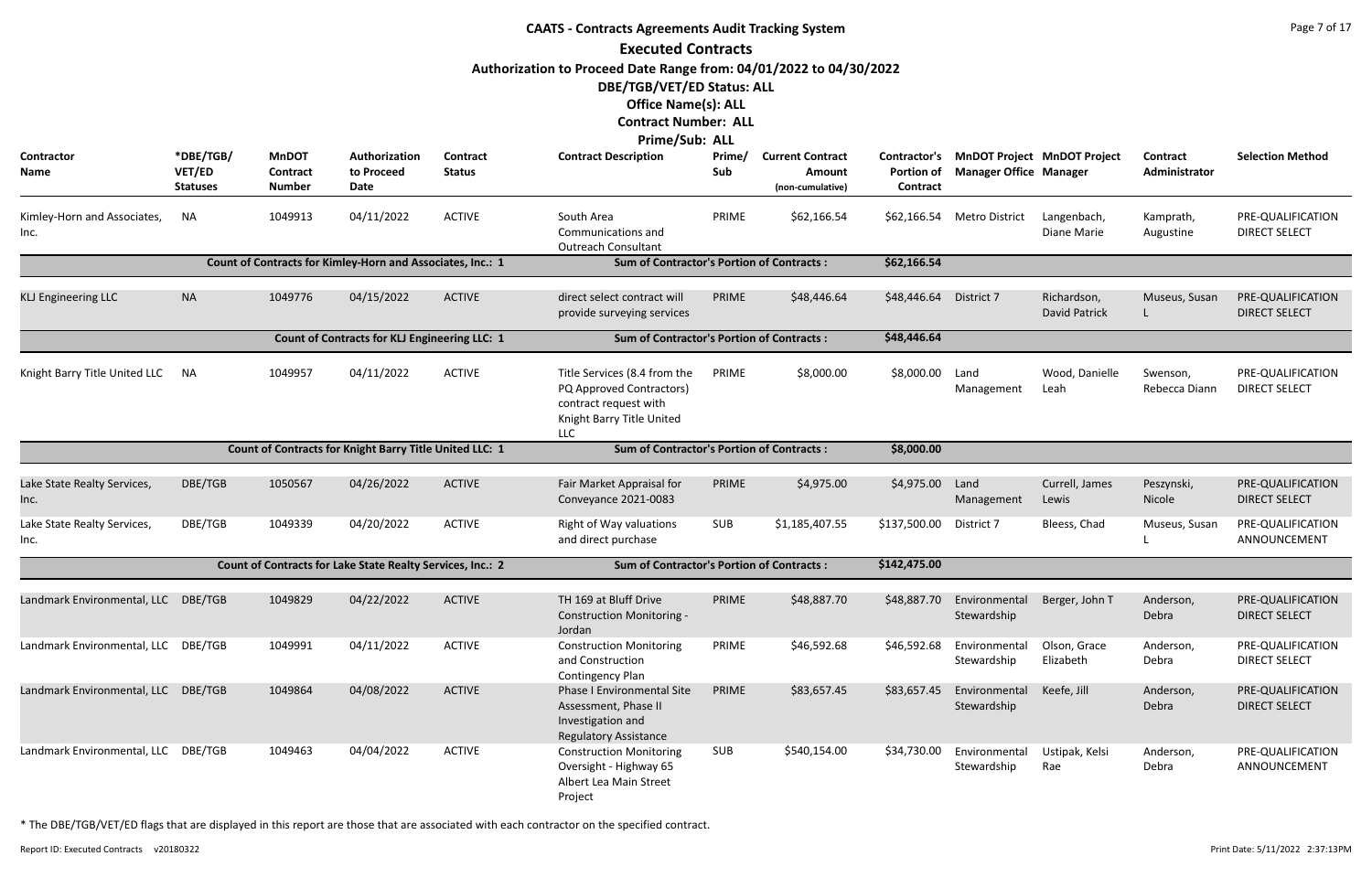|                           | <b>CAATS - Contracts Agreements Audit Tracking System</b><br><b>Executed Contracts</b><br>Authorization to Proceed Date Range from: 04/01/2022 to 04/30/2022<br>DBE/TGB/VET/ED Status: ALL |                                                            |                                                |                           |                                                                                                 |               |                                                       |                                                      |                                         |                                    |                           |                                                   |  |  |
|---------------------------|--------------------------------------------------------------------------------------------------------------------------------------------------------------------------------------------|------------------------------------------------------------|------------------------------------------------|---------------------------|-------------------------------------------------------------------------------------------------|---------------|-------------------------------------------------------|------------------------------------------------------|-----------------------------------------|------------------------------------|---------------------------|---------------------------------------------------|--|--|
|                           |                                                                                                                                                                                            |                                                            |                                                |                           | <b>Office Name(s): ALL</b><br><b>Contract Number: ALL</b><br><b>Prime/Sub: ALL</b>              |               |                                                       |                                                      |                                         |                                    |                           |                                                   |  |  |
| <b>Contractor</b><br>Name | *DBE/TGB/<br>VET/ED<br><b>Statuses</b>                                                                                                                                                     | <b>MnDOT</b><br><b>Contract</b><br><b>Number</b>           | Authorization<br>to Proceed<br><b>Date</b>     | Contract<br><b>Status</b> | <b>Contract Description</b>                                                                     | Prime/<br>Sub | <b>Current Contract</b><br>Amount<br>(non-cumulative) | <b>Contractor's</b><br><b>Portion of</b><br>Contract | <b>Manager Office Manager</b>           | <b>MnDOT Project MnDOT Project</b> | Contract<br>Administrator | <b>Selection Method</b>                           |  |  |
|                           |                                                                                                                                                                                            | Count of Contracts for Landmark Environmental, LLC: 4      |                                                |                           | <b>Sum of Contractor's Portion of Contracts:</b>                                                |               |                                                       | \$213,867.83                                         |                                         |                                    |                           |                                                   |  |  |
| LHB, Inc.                 | <b>NA</b>                                                                                                                                                                                  | 1048866                                                    | 04/15/2022                                     | <b>ACTIVE</b>             | <b>LOCAL HISTORIC BRIDGE</b><br><b>STUDY - PHASE IV</b>                                         | PRIME         | \$97,246.51                                           | \$97,246.51                                          | State Aid for<br><b>Local Transp</b>    | Broughton,<br>Rachel               | Wong, Dennis              | PRE-QUALIFICATION<br><b>DIRECT SELECT</b>         |  |  |
| LHB, Inc.                 | <b>NA</b>                                                                                                                                                                                  | 1047959                                                    | 04/07/2022                                     | <b>ACTIVE</b>             | Mitigating the Effects of<br>Climate Change on<br>Pedestrians                                   | <b>SUB</b>    | \$251,697.66                                          | \$60,983.49                                          | Transit and<br>Active<br>Transportation | Rueter, Jacob<br>Gorman            | Wong, Dennis              | FORMAL RFP (><br>\$100,000                        |  |  |
|                           |                                                                                                                                                                                            |                                                            | <b>Count of Contracts for LHB, Inc.: 2</b>     |                           | <b>Sum of Contractor's Portion of Contracts:</b>                                                |               |                                                       | \$158,230.00                                         |                                         |                                    |                           |                                                   |  |  |
| Light Brigade, Inc.       | <b>NA</b>                                                                                                                                                                                  | 1049520                                                    | 04/08/2022                                     | <b>ACTIVE</b>             | 2022 Fiber Optic Training                                                                       | PRIME         | \$15,000.00                                           | \$15,000.00                                          | <b>Metro District</b>                   | Adair, Ralph L                     | Traxler,<br>Leonard A     | QUICK CALL (<<br>\$25,000                         |  |  |
|                           |                                                                                                                                                                                            |                                                            | Count of Contracts for Light Brigade, Inc.: 1  |                           | <b>Sum of Contractor's Portion of Contracts:</b>                                                |               |                                                       | \$15,000.00                                          |                                         |                                    |                           |                                                   |  |  |
| <b>Marshall City</b>      | <b>NA</b>                                                                                                                                                                                  | 1028336W01 04/14/2022                                      |                                                | <b>ACTIVE</b>             | Marshall TH 59 ICE Study                                                                        | PRIME         | \$6,425.00                                            | \$6,425.00                                           | District 8                              | Weller, Derek<br>Randall           | Weller, Derek<br>Randall  | <b>MASTER</b><br>PARTNERSHIP WORK<br><b>ORDER</b> |  |  |
|                           |                                                                                                                                                                                            |                                                            | <b>Count of Contracts for Marshall City: 1</b> |                           | <b>Sum of Contractor's Portion of Contracts:</b>                                                |               |                                                       | \$6,425.00                                           |                                         |                                    |                           |                                                   |  |  |
| McFarlane Consulting, LLC | <b>NA</b>                                                                                                                                                                                  | 1049844                                                    | 04/06/2022                                     | <b>ACTIVE</b>             | TH 18 Rehabilitation -<br>Phase I Archaeological<br>Survey and Potential Phase<br>II Evaluation | PRIME         | \$12,778.83                                           | \$12,778.83                                          | Environmental<br>Stewardship            | Eigenberger,<br>Dylan Joshua       | Peszynski,<br>Nicole      | SINGLE SOURCE                                     |  |  |
| McFarlane Consulting, LLC | <b>NA</b>                                                                                                                                                                                  | 1049846                                                    | 04/01/2022                                     | <b>ACTIVE</b>             | TH 47 Rehabilitation -<br>Phase I Archaeological<br>Survey and Potential Phase<br>II Evaluation | PRIME         | \$39,580.23                                           | \$39,580.23                                          | Environmental<br>Stewardship            | Eigenberger,<br>Dylan Joshua       | Peszynski,<br>Nicole      | SINGLE SOURCE                                     |  |  |
|                           |                                                                                                                                                                                            | <b>Count of Contracts for McFarlane Consulting, LLC: 2</b> |                                                |                           | <b>Sum of Contractor's Portion of Contracts:</b>                                                |               |                                                       | \$52,359.06                                          |                                         |                                    |                           |                                                   |  |  |
| Merjent, Inc.             | <b>NA</b>                                                                                                                                                                                  | 1049715                                                    | 04/05/2022                                     | <b>ACTIVE</b>             | Phase I and Phase II ESA<br>and Regulatory Assistance                                           | PRIME         | \$77,870.19                                           | \$48,893.19                                          | Environmental<br>Stewardship            | Boben, Carolyn<br>Lorraine         | Anderson,<br>Debra        | PRE-QUALIFICATION<br><b>DIRECT SELECT</b>         |  |  |
|                           |                                                                                                                                                                                            |                                                            | <b>Count of Contracts for Merjent, Inc.: 1</b> |                           | <b>Sum of Contractor's Portion of Contracts:</b>                                                |               |                                                       | \$48,893.19                                          |                                         |                                    |                           |                                                   |  |  |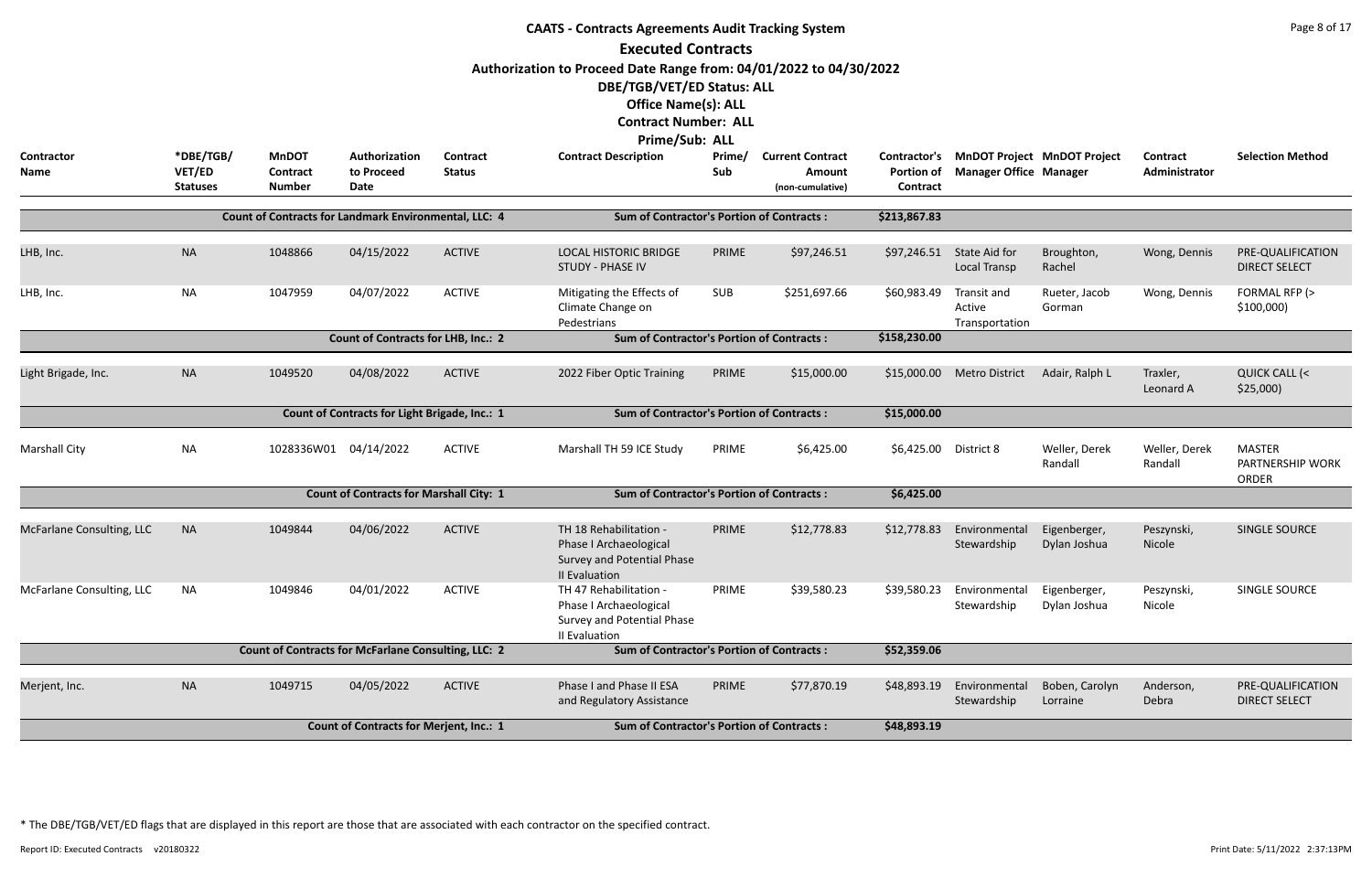|                                                                                                                         |                                        |                                                                      |                                                   |                           | <b>CAATS - Contracts Agreements Audit Tracking System</b>                                                                                                                               |               |                                                       |                                               |                                                                     |                            |                           | Page 9 of 17                                |  |  |
|-------------------------------------------------------------------------------------------------------------------------|----------------------------------------|----------------------------------------------------------------------|---------------------------------------------------|---------------------------|-----------------------------------------------------------------------------------------------------------------------------------------------------------------------------------------|---------------|-------------------------------------------------------|-----------------------------------------------|---------------------------------------------------------------------|----------------------------|---------------------------|---------------------------------------------|--|--|
|                                                                                                                         |                                        |                                                                      |                                                   |                           | <b>Executed Contracts</b>                                                                                                                                                               |               |                                                       |                                               |                                                                     |                            |                           |                                             |  |  |
|                                                                                                                         |                                        |                                                                      |                                                   |                           | Authorization to Proceed Date Range from: 04/01/2022 to 04/30/2022                                                                                                                      |               |                                                       |                                               |                                                                     |                            |                           |                                             |  |  |
|                                                                                                                         |                                        |                                                                      |                                                   |                           | DBE/TGB/VET/ED Status: ALL                                                                                                                                                              |               |                                                       |                                               |                                                                     |                            |                           |                                             |  |  |
|                                                                                                                         |                                        |                                                                      |                                                   |                           | <b>Office Name(s): ALL</b>                                                                                                                                                              |               |                                                       |                                               |                                                                     |                            |                           |                                             |  |  |
|                                                                                                                         |                                        |                                                                      |                                                   |                           | <b>Contract Number: ALL</b>                                                                                                                                                             |               |                                                       |                                               |                                                                     |                            |                           |                                             |  |  |
|                                                                                                                         |                                        |                                                                      |                                                   |                           | Prime/Sub: ALL                                                                                                                                                                          |               |                                                       |                                               |                                                                     |                            |                           |                                             |  |  |
| Contractor<br>Name                                                                                                      | *DBE/TGB/<br>VET/ED<br><b>Statuses</b> | <b>MnDOT</b><br><b>Contract</b><br><b>Number</b>                     | Authorization<br>to Proceed<br>Date               | Contract<br><b>Status</b> | <b>Contract Description</b>                                                                                                                                                             | Prime/<br>Sub | <b>Current Contract</b><br>Amount<br>(non-cumulative) | Contractor's<br><b>Portion of</b><br>Contract | <b>MnDOT Project MnDOT Project</b><br><b>Manager Office Manager</b> |                            | Contract<br>Administrator | <b>Selection Method</b>                     |  |  |
| Michigan State University                                                                                               | NA                                     | 1036336W09 04/18/2022                                                |                                                   | <b>ACTIVE</b>             | Performance Evaluation of<br><b>Wicking Geotextiles for</b><br>Improving Drainage and<br><b>Stiffness of Road</b><br>Foundation                                                         | PRIME         | \$200,000.00                                          | \$200,000.00                                  | Research and<br>Innovation                                          | Sindt, Matthew<br>George   | Friberg,<br>Michael       | <b>MASTER CONTRACT</b><br><b>WORK ORDER</b> |  |  |
| Count of Contracts for Michigan State University: 1<br><b>Sum of Contractor's Portion of Contracts:</b><br>\$200,000.00 |                                        |                                                                      |                                                   |                           |                                                                                                                                                                                         |               |                                                       |                                               |                                                                     |                            |                           |                                             |  |  |
|                                                                                                                         |                                        |                                                                      |                                                   |                           |                                                                                                                                                                                         |               |                                                       |                                               |                                                                     |                            |                           |                                             |  |  |
| Minnesota Chamber of<br>Commerce - Waste Wise                                                                           | <b>NA</b>                              | 1049908                                                              | 04/14/2022                                        | <b>ACTIVE</b>             | <b>MnDOT Metro District</b><br><b>Organics Recycling Pilot</b>                                                                                                                          | PRIME         | \$2,635.00                                            | \$2,635.00                                    | Sustainability<br>& Public Health                                   | Houser, Emily              | Wong, Dennis              | <b>DIRECT SELECT</b>                        |  |  |
|                                                                                                                         |                                        | Count of Contracts for Minnesota Chamber of Commerce - Waste Wise: 1 |                                                   |                           | <b>Sum of Contractor's Portion of Contracts:</b>                                                                                                                                        |               |                                                       | \$2,635.00                                    |                                                                     |                            |                           |                                             |  |  |
| Minnesota Management &<br><b>Budget</b>                                                                                 | <b>NA</b>                              | 1050558                                                              | 04/26/2022                                        | <b>ACTIVE</b>             | <b>INVESTIGATION #0113</b>                                                                                                                                                              | PRIME         | \$25,000.00                                           | \$25,000.00                                   | Human<br>Resources                                                  | Allen, Deborah<br>A        | Allen, Deborah<br>A       | INTERAGENCY                                 |  |  |
|                                                                                                                         |                                        | Count of Contracts for Minnesota Management & Budget: 1              |                                                   |                           | <b>Sum of Contractor's Portion of Contracts:</b>                                                                                                                                        |               |                                                       | \$25,000.00                                   |                                                                     |                            |                           |                                             |  |  |
| <b>Mission Trucking</b>                                                                                                 | DBE/TGB                                | 1035063W07                                                           | 04/14/2022                                        | <b>ACTIVE</b>             | Environmental<br>Investigation for SP<br>6925-145                                                                                                                                       | <b>SUB</b>    | \$349,795.06                                          | \$9,800.00                                    | Environmental<br>Stewardship                                        | Boben, Carolyn<br>Lorraine | Arneson, Kelly<br>A       | <b>MASTER CONTRACT</b><br><b>WORK ORDER</b> |  |  |
|                                                                                                                         |                                        |                                                                      | <b>Count of Contracts for Mission Trucking: 1</b> |                           | <b>Sum of Contractor's Portion of Contracts:</b>                                                                                                                                        |               |                                                       | \$9,800.00                                    |                                                                     |                            |                           |                                             |  |  |
| MN Best, Inc.                                                                                                           | DBE/TGB                                | 1050471                                                              | 04/25/2022                                        | <b>ACTIVE</b>             | Train the Trainer - ADA<br><b>Tribal Training</b>                                                                                                                                       | PRIME         | \$19,869.52                                           |                                               | \$8,469.52 Civil Rights                                             | Zutz, Lee<br>Lenore        | Peszynski,<br>Nicole      | <b>EQUITY DIRECT</b><br>SELECT (<\$25,000)  |  |  |
|                                                                                                                         |                                        |                                                                      | <b>Count of Contracts for MN Best, Inc.: 1</b>    |                           | <b>Sum of Contractor's Portion of Contracts:</b>                                                                                                                                        |               |                                                       | \$8,469.52                                    |                                                                     |                            |                           |                                             |  |  |
| MN State Hibbing Community NA<br>College                                                                                |                                        | 1049936                                                              | 04/12/2022                                        | <b>ACTIVE</b>             | The College will provide 8<br>sessions of First Aid, CPR,<br>Bloodborne Pathogens,<br>and Stop the Bleeding<br>training with each course<br>being approximately 7<br>hours in duration. | PRIME         | \$6,900.00                                            | \$6,900.00                                    | District 1                                                          | Pecharich,<br>Steven J     | Pecharich,<br>Steven J    | INTERAGENCY                                 |  |  |
|                                                                                                                         |                                        | Count of Contracts for MN State Hibbing Community College: 1         |                                                   |                           | <b>Sum of Contractor's Portion of Contracts:</b>                                                                                                                                        |               |                                                       | \$6,900.00                                    |                                                                     |                            |                           |                                             |  |  |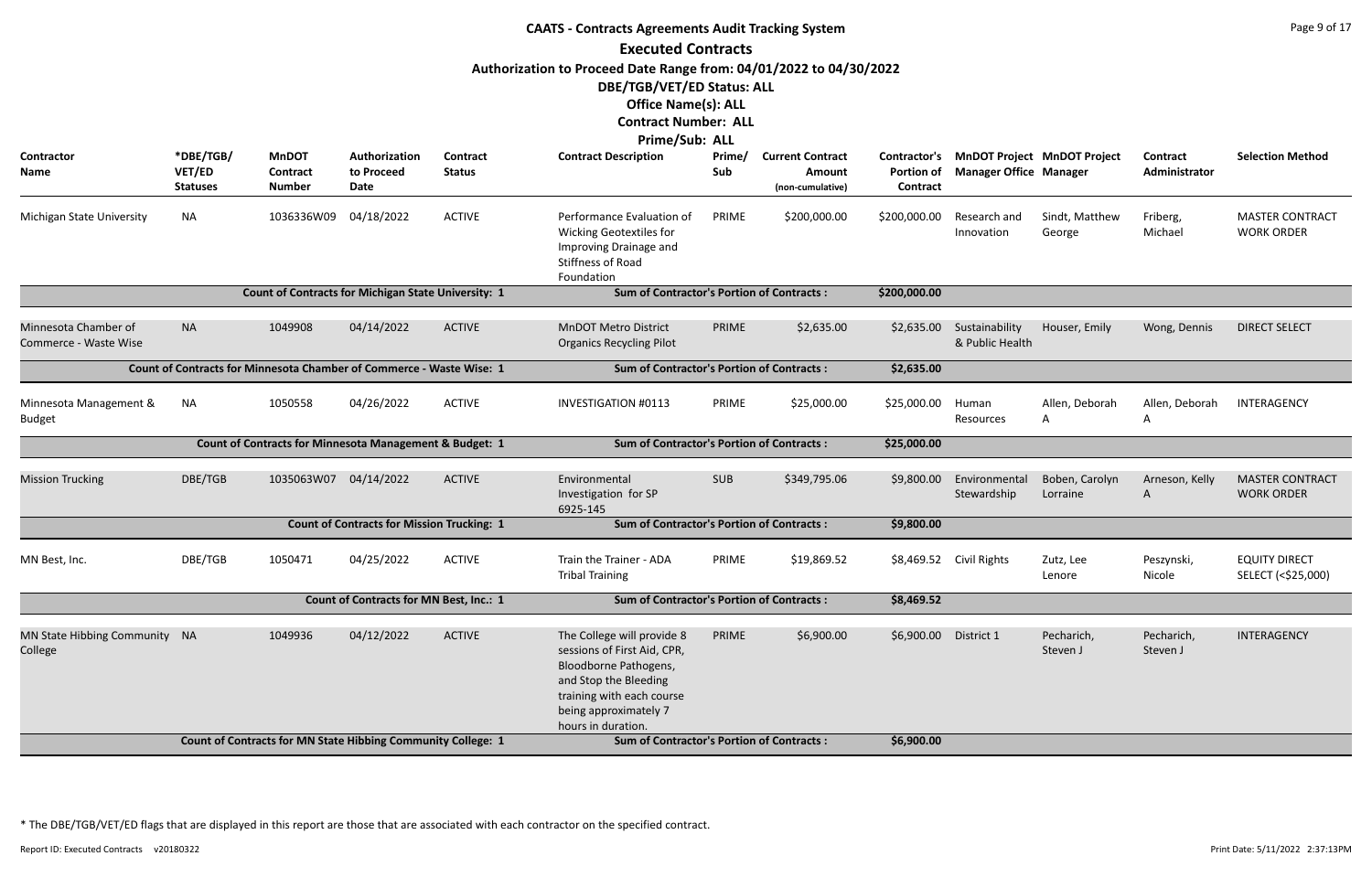|                                             |                                        |                                           |                                                             |                                  | <b>CAATS - Contracts Agreements Audit Tracking System</b>                                                                                                                                                         |               |                                                       |                               |                                                                           |                            |                           | Page 10 of 17                              |
|---------------------------------------------|----------------------------------------|-------------------------------------------|-------------------------------------------------------------|----------------------------------|-------------------------------------------------------------------------------------------------------------------------------------------------------------------------------------------------------------------|---------------|-------------------------------------------------------|-------------------------------|---------------------------------------------------------------------------|----------------------------|---------------------------|--------------------------------------------|
|                                             |                                        |                                           |                                                             |                                  | <b>Executed Contracts</b>                                                                                                                                                                                         |               |                                                       |                               |                                                                           |                            |                           |                                            |
|                                             |                                        |                                           |                                                             |                                  | Authorization to Proceed Date Range from: 04/01/2022 to 04/30/2022<br>DBE/TGB/VET/ED Status: ALL<br><b>Office Name(s): ALL</b>                                                                                    |               |                                                       |                               |                                                                           |                            |                           |                                            |
|                                             |                                        |                                           |                                                             |                                  | <b>Contract Number: ALL</b>                                                                                                                                                                                       |               |                                                       |                               |                                                                           |                            |                           |                                            |
| Contractor<br><b>Name</b>                   | *DBE/TGB/<br>VET/ED<br><b>Statuses</b> | <b>MnDOT</b><br>Contract<br><b>Number</b> | Authorization<br>to Proceed<br>Date                         | <b>Contract</b><br><b>Status</b> | Prime/Sub: ALL<br><b>Contract Description</b>                                                                                                                                                                     | Prime/<br>Sub | <b>Current Contract</b><br>Amount<br>(non-cumulative) | <b>Portion of</b><br>Contract | Contractor's MnDOT Project MnDOT Project<br><b>Manager Office Manager</b> |                            | Contract<br>Administrator | <b>Selection Method</b>                    |
| Moriarty Scheduling Services,<br><b>LLC</b> | DBE/TGB                                | 1049743                                   | 04/08/2022                                                  | <b>ACTIVE</b>                    | CPM Scheduling Analysis,<br><b>Baseline Review, Monthly</b><br>Schedule Reviews, and<br><b>Impact and Recovery</b><br>Schedule Reviews for the<br><b>MnDOT Mendota Truck</b><br>Station - Addition and<br>Remodel | PRIME         | \$59,697.10                                           | \$59,697.10                   | Maintenance                                                               | Kufner, Wendy              | Wong, Dennis              | PRE-QUALIFICATION<br><b>DIRECT SELECT</b>  |
|                                             |                                        |                                           | Count of Contracts for Moriarty Scheduling Services, LLC: 1 |                                  | <b>Sum of Contractor's Portion of Contracts:</b>                                                                                                                                                                  |               |                                                       | \$59,697.10                   |                                                                           |                            |                           |                                            |
| NEOO DEVELOPMENT LLC                        | <b>TGB</b>                             | 1050379                                   | 04/21/2022                                                  | <b>ACTIVE</b>                    | <b>Olson Memorial Hwy North</b><br><b>Minneapolis Community</b><br>Engagement                                                                                                                                     | SUB           | \$99,546.75                                           | \$40,131.25                   | <b>Metro District</b>                                                     | Perfetti,<br>Christina     | Hebert, Joshua<br>Phillip | PRE-QUALIFICATION<br><b>DIRECT SELECT</b>  |
|                                             |                                        |                                           | <b>Count of Contracts for NEOO DEVELOPMENT LLC: 1</b>       |                                  | <b>Sum of Contractor's Portion of Contracts:</b>                                                                                                                                                                  |               |                                                       | \$40,131.25                   |                                                                           |                            |                           |                                            |
| NewPublica, LLC                             | DBE/TGB                                | 1049755                                   | 04/29/2022                                                  | <b>ACTIVE</b>                    | <b>Latino Small Business</b><br>Research FY22                                                                                                                                                                     | PRIME         | \$24,987.69                                           | \$24,987.69                   | <b>Metro District</b>                                                     | Heinkel, Mindy             | Kamprath,<br>Augustine    | <b>EQUITY DIRECT</b><br>SELECT (<\$25,000) |
|                                             |                                        |                                           | <b>Count of Contracts for NewPublica, LLC: 1</b>            |                                  | <b>Sum of Contractor's Portion of Contracts:</b>                                                                                                                                                                  |               |                                                       | \$24,987.69                   |                                                                           |                            |                           |                                            |
| Oertel Architects, Ltd.                     | <b>NA</b>                              | 1049820                                   | 04/15/2022                                                  | <b>ACTIVE</b>                    | MnDOT Plymouth Truck<br><b>Station Renovation</b>                                                                                                                                                                 | PRIME         | \$85,400.00                                           |                               | \$50,500.00 Maintenance                                                   | Jones, David<br>Rhys       | Anderson,<br>Debra        | PRE-QUALIFICATION<br><b>DIRECT SELECT</b>  |
|                                             |                                        |                                           | Count of Contracts for Oertel Architects, Ltd.: 1           |                                  | <b>Sum of Contractor's Portion of Contracts:</b>                                                                                                                                                                  |               |                                                       | \$50,500.00                   |                                                                           |                            |                           |                                            |
| OTT-SAKAI & ASSOCIATES, LLC NA              |                                        | 1049955                                   | 04/14/2022                                                  | <b>ACTIVE</b>                    | MN 65- Section 2 Value<br><b>Engineering Study</b>                                                                                                                                                                | <b>SUB</b>    | \$65,845.98                                           | \$13,767.00                   | Project<br>Management<br>and Technical<br>Support                         | Milkert, Anjani            | Arneson, Kelly<br>A       | PRE-QUALIFICATION<br><b>DIRECT SELECT</b>  |
|                                             |                                        |                                           | Count of Contracts for OTT-SAKAI & ASSOCIATES, LLC: 1       |                                  | <b>Sum of Contractor's Portion of Contracts:</b>                                                                                                                                                                  |               |                                                       | \$13,767.00                   |                                                                           |                            |                           |                                            |
| PAAP Drones, LLC                            | DBE/TGB                                | 1050006                                   | 04/01/2022                                                  | <b>ACTIVE</b>                    | <b>Unmanned Systems Pilot</b><br>Support                                                                                                                                                                          | PRIME         | \$25,000.00                                           | \$25,000.00                   | Aeronautics                                                               | Gagne, Cheri<br>Lynn       | Peszynski,<br>Nicole      | <b>EQUITY DIRECT</b><br>SELECT (<\$25,000) |
|                                             |                                        |                                           | <b>Count of Contracts for PAAP Drones, LLC: 1</b>           |                                  | <b>Sum of Contractor's Portion of Contracts:</b>                                                                                                                                                                  |               |                                                       | \$25,000.00                   |                                                                           |                            |                           |                                            |
| Pace Analytical Services, Inc.              | NA.                                    | 1049715                                   | 04/05/2022                                                  | <b>ACTIVE</b>                    | Phase I and Phase II ESA<br>and Regulatory Assistance                                                                                                                                                             | <b>SUB</b>    | \$77,870.19                                           | \$19,587.00                   | Environmental<br>Stewardship                                              | Boben, Carolyn<br>Lorraine | Anderson,<br>Debra        | PRE-QUALIFICATION<br><b>DIRECT SELECT</b>  |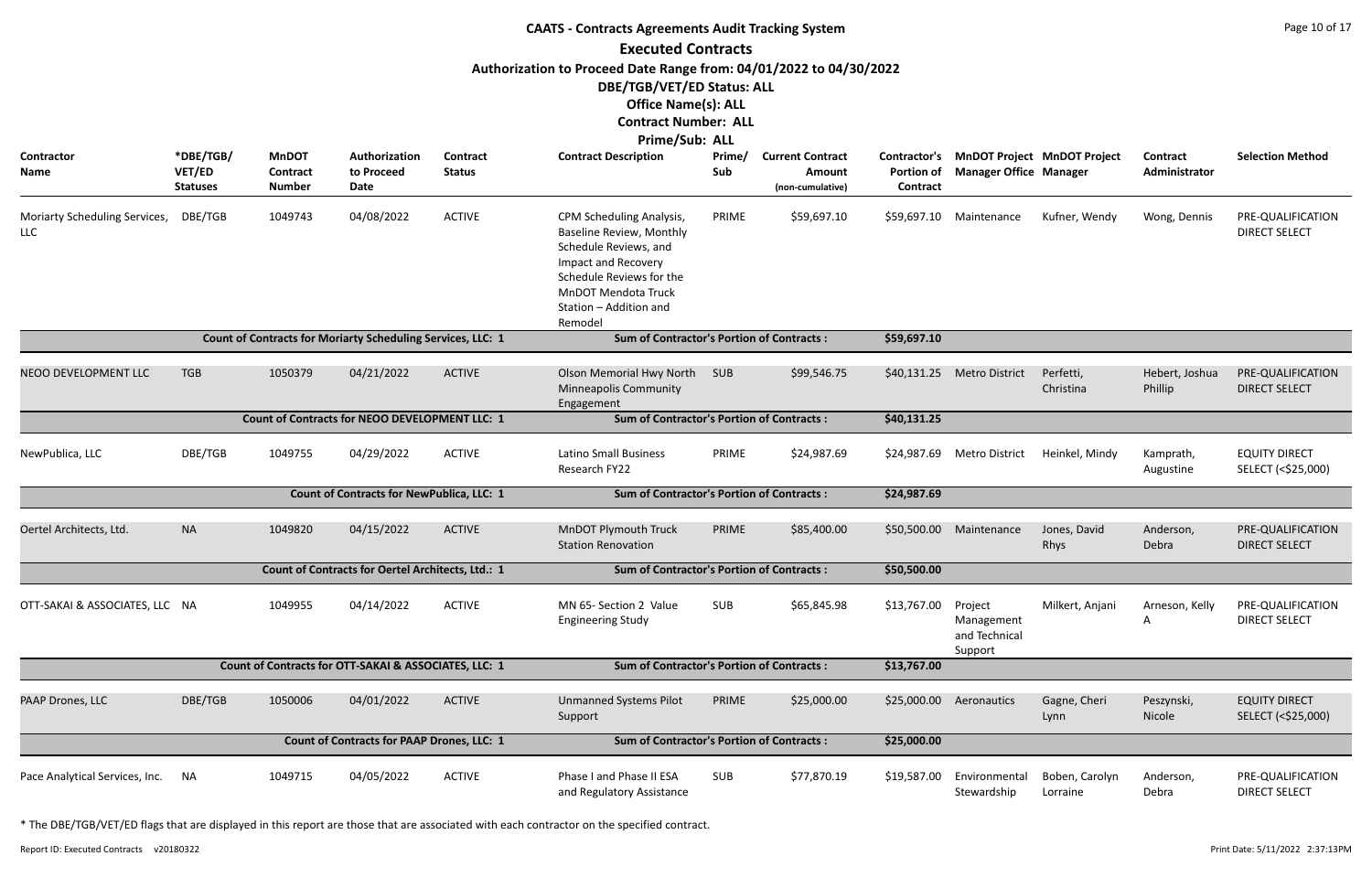|                                                           | <b>CAATS - Contracts Agreements Audit Tracking System</b><br><b>Executed Contracts</b><br>Authorization to Proceed Date Range from: 04/01/2022 to 04/30/2022 |                                                                   |                                                        |                                  |                                                                                                                                                     |               |                                   |                         |                                                                           |                             |                           |                                             |  |  |
|-----------------------------------------------------------|--------------------------------------------------------------------------------------------------------------------------------------------------------------|-------------------------------------------------------------------|--------------------------------------------------------|----------------------------------|-----------------------------------------------------------------------------------------------------------------------------------------------------|---------------|-----------------------------------|-------------------------|---------------------------------------------------------------------------|-----------------------------|---------------------------|---------------------------------------------|--|--|
| <b>Contractor</b><br>Name                                 | *DBE/TGB/<br>VET/ED                                                                                                                                          | <b>MnDOT</b><br><b>Contract</b>                                   | Authorization<br>to Proceed                            | <b>Contract</b><br><b>Status</b> | DBE/TGB/VET/ED Status: ALL<br><b>Office Name(s): ALL</b><br><b>Contract Number: ALL</b><br><b>Prime/Sub: ALL</b><br><b>Contract Description</b>     | Prime/<br>Sub | <b>Current Contract</b><br>Amount | <b>Portion of</b>       | Contractor's MnDOT Project MnDOT Project<br><b>Manager Office Manager</b> |                             | Contract<br>Administrator | <b>Selection Method</b>                     |  |  |
|                                                           | <b>Statuses</b>                                                                                                                                              | <b>Number</b>                                                     | <b>Date</b>                                            |                                  |                                                                                                                                                     |               | (non-cumulative)                  | Contract                |                                                                           |                             |                           |                                             |  |  |
|                                                           |                                                                                                                                                              | Count of Contracts for Pace Analytical Services, Inc.: 1          |                                                        |                                  | <b>Sum of Contractor's Portion of Contracts:</b>                                                                                                    |               |                                   | \$19,587.00             |                                                                           |                             |                           |                                             |  |  |
| Paulson & Clark Engineering,<br>Inc.                      | <b>NA</b>                                                                                                                                                    | 1049820                                                           | 04/15/2022                                             | <b>ACTIVE</b>                    | <b>MnDOT Plymouth Truck</b><br><b>Station Renovation</b>                                                                                            | <b>SUB</b>    | \$85,400.00                       | \$34,900.00             | Maintenance                                                               | Jones, David<br><b>Rhys</b> | Anderson,<br>Debra        | PRE-QUALIFICATION<br><b>DIRECT SELECT</b>   |  |  |
|                                                           |                                                                                                                                                              | Count of Contracts for Paulson & Clark Engineering, Inc.: 1       |                                                        |                                  | <b>Sum of Contractor's Portion of Contracts:</b>                                                                                                    |               |                                   | \$34,900.00             |                                                                           |                             |                           |                                             |  |  |
| Pointmap Incorporated                                     | DBE/TGB                                                                                                                                                      | 1035063W07 04/14/2022                                             |                                                        | <b>ACTIVE</b>                    | Environmental<br>Investigation for SP<br>6925-145                                                                                                   | SUB           | \$349,795.06                      | \$7,708.00              | Environmental<br>Stewardship                                              | Boben, Carolyn<br>Lorraine  | Arneson, Kelly<br>A       | <b>MASTER CONTRACT</b><br><b>WORK ORDER</b> |  |  |
|                                                           |                                                                                                                                                              |                                                                   | <b>Count of Contracts for Pointmap Incorporated: 1</b> |                                  | <b>Sum of Contractor's Portion of Contracts:</b>                                                                                                    |               |                                   | \$7,708.00              |                                                                           |                             |                           |                                             |  |  |
| <b>Professional Engineering</b><br>Services, Ltd.         | DBE/TGB                                                                                                                                                      | 1049997                                                           | 04/29/2022                                             | <b>ACTIVE</b>                    | ADA Concrete Hands-On<br>Training                                                                                                                   | PRIME         | \$96,883.75                       | \$96,883.75             | Civil Rights                                                              | Marks, Adam<br>Joseph       | Arneson, Kelly<br>A       | PRE-QUALIFICATION<br><b>DIRECT SELECT</b>   |  |  |
| <b>Professional Engineering</b><br>Services, Ltd.         | DBE/TGB                                                                                                                                                      | 1049354                                                           | 04/18/2022                                             | <b>ACTIVE</b>                    | Materials Sampling and<br><b>Testing and Environmental</b><br>Compliance/Storm Water<br><b>Prevention Plan</b><br>Monitoring during<br>Construction | PRIME         | \$532,401.38                      | \$532,401.38 District 3 |                                                                           | Klasen,<br>Michael P        | Friberg,<br>Michael       | PRE-QUALIFICATION<br>ANNOUNCEMENT           |  |  |
| <b>Professional Engineering</b><br>Services, Ltd.         | DBE/TGB                                                                                                                                                      | 1049457                                                           | 04/01/2022                                             | <b>ACTIVE</b>                    | <b>Baxter Construction and</b><br><b>Surveying Support 2022</b>                                                                                     | <b>SUB</b>    | \$532,602.63                      | \$53,047.60             | District 3                                                                | Slama,<br>Kenneth Daniel    | Friberg,<br>Michael       | PRE-QUALIFICATION<br>ANNOUNCEMENT           |  |  |
|                                                           |                                                                                                                                                              | Count of Contracts for Professional Engineering Services, Ltd.: 3 |                                                        |                                  | <b>Sum of Contractor's Portion of Contracts:</b>                                                                                                    |               |                                   | \$682,332.73            |                                                                           |                             |                           |                                             |  |  |
| <b>QUALITY COUNTS LLC</b>                                 | NA                                                                                                                                                           | 1048837                                                           | 04/21/2022                                             | <b>ACTIVE</b>                    | <b>Special Traffic Counts for</b><br>Districts 6, 7, 8, and Metro.                                                                                  | PRIME         | \$91,440.00                       | \$91,440.00             | Freight &<br>Commcl Veh<br>Ops                                            | Robinson,<br>Michael Young  | Peszynski,<br>Nicole      | PRE-QUALIFICATION<br><b>DIRECT SELECT</b>   |  |  |
|                                                           |                                                                                                                                                              |                                                                   | <b>Count of Contracts for QUALITY COUNTS LLC: 1</b>    |                                  | <b>Sum of Contractor's Portion of Contracts:</b>                                                                                                    |               |                                   | \$91,440.00             |                                                                           |                             |                           |                                             |  |  |
| Ramboll US Consulting, Inc.<br>fka Ramboll US Corporation | <b>NA</b>                                                                                                                                                    | 1049699                                                           | 04/29/2022                                             | <b>ACTIVE</b>                    | TH 57 Kasson Reconstruct -<br><b>Construction Monitoring</b>                                                                                        | PRIME         | \$349,107.23                      | \$233,034.33            | Environmental<br>Stewardship                                              | Ustipak, Kelsi<br>Rae       | Anderson,<br>Debra        | PRE-QUALIFICATION<br>ANNOUNCEMENT           |  |  |
| Ramboll US Consulting, Inc.<br>fka Ramboll US Corporation | <b>NA</b>                                                                                                                                                    | 1049906                                                           | 04/22/2022                                             | <b>ACTIVE</b>                    | Ceylon to Welcome<br><b>Construction Monitoring</b>                                                                                                 | PRIME         | \$91,204.13                       | \$91,204.13             | Environmental<br>Stewardship                                              | Keefe, Jill                 | Anderson,<br>Debra        | PRE-QUALIFICATION<br><b>DIRECT SELECT</b>   |  |  |
| Ramboll US Consulting, Inc.<br>fka Ramboll US Corporation | <b>NA</b>                                                                                                                                                    | 1049910                                                           | 04/08/2022                                             | <b>ACTIVE</b>                    | <b>Brainerd Urban</b><br>Reconstruct - Phase I ESA                                                                                                  | PRIME         | \$76,221.23                       | \$76,221.23             | Environmental<br>Stewardship                                              | Berger, John T              | Anderson,<br>Debra        | PRE-QUALIFICATION<br><b>DIRECT SELECT</b>   |  |  |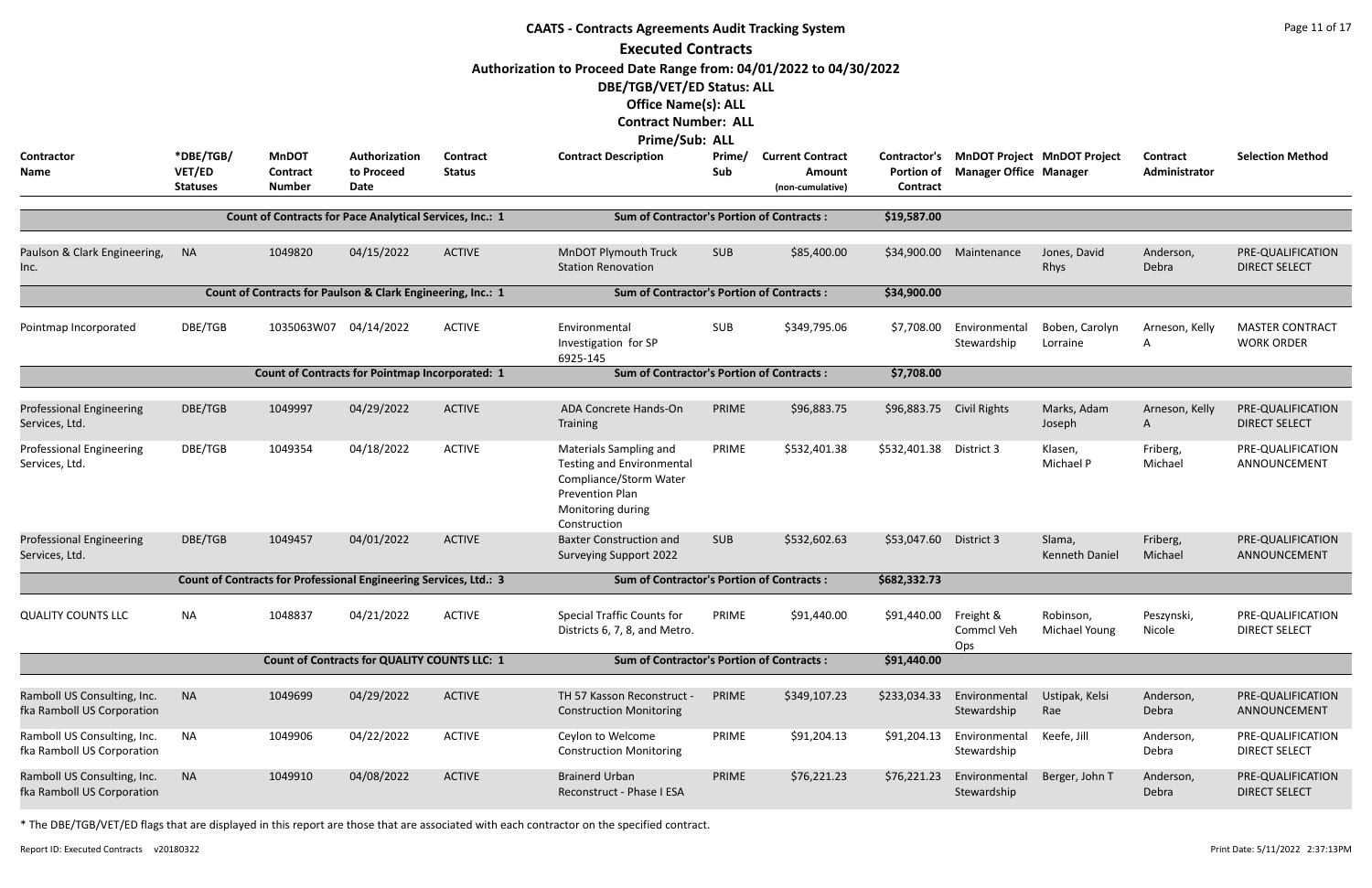|                                                           |                                        |                                           |                                                                                  |                           | <b>CAATS - Contracts Agreements Audit Tracking System</b>                                        |               |                                                       |                               |                                                   |                                          |                           | Page 12 of 17                             |
|-----------------------------------------------------------|----------------------------------------|-------------------------------------------|----------------------------------------------------------------------------------|---------------------------|--------------------------------------------------------------------------------------------------|---------------|-------------------------------------------------------|-------------------------------|---------------------------------------------------|------------------------------------------|---------------------------|-------------------------------------------|
|                                                           |                                        |                                           |                                                                                  |                           | <b>Executed Contracts</b>                                                                        |               |                                                       |                               |                                                   |                                          |                           |                                           |
|                                                           |                                        |                                           |                                                                                  |                           | Authorization to Proceed Date Range from: 04/01/2022 to 04/30/2022<br>DBE/TGB/VET/ED Status: ALL |               |                                                       |                               |                                                   |                                          |                           |                                           |
|                                                           |                                        |                                           |                                                                                  |                           | <b>Office Name(s): ALL</b>                                                                       |               |                                                       |                               |                                                   |                                          |                           |                                           |
|                                                           |                                        |                                           |                                                                                  |                           | <b>Contract Number: ALL</b>                                                                      |               |                                                       |                               |                                                   |                                          |                           |                                           |
|                                                           |                                        |                                           |                                                                                  |                           | Prime/Sub: ALL                                                                                   |               |                                                       |                               |                                                   |                                          |                           |                                           |
| <b>Contractor</b><br>Name                                 | *DBE/TGB/<br>VET/ED<br><b>Statuses</b> | <b>MnDOT</b><br>Contract<br><b>Number</b> | Authorization<br>to Proceed<br>Date                                              | Contract<br><b>Status</b> | <b>Contract Description</b>                                                                      | Prime/<br>Sub | <b>Current Contract</b><br>Amount<br>(non-cumulative) | <b>Portion of</b><br>Contract | <b>Manager Office Manager</b>                     | Contractor's MnDOT Project MnDOT Project | Contract<br>Administrator | <b>Selection Method</b>                   |
| Ramboll US Consulting, Inc.<br>fka Ramboll US Corporation | <b>NA</b>                              | 1049751                                   | 04/05/2022                                                                       | <b>ACTIVE</b>             | <b>Construction Monitoring</b><br>and Regulatory Assistance                                      | PRIME         | \$99,745.56                                           | \$99,745.56                   | Environmental<br>Stewardship                      | Keefe, Jill                              | Anderson,<br>Debra        | PRE-QUALIFICATION<br><b>DIRECT SELECT</b> |
|                                                           |                                        |                                           | Count of Contracts for Ramboll US Consulting, Inc. fka Ramboll US Corporation: 4 |                           | <b>Sum of Contractor's Portion of Contracts:</b>                                                 |               |                                                       | \$500,205.25                  |                                                   |                                          |                           |                                           |
| Rani Engineering, LLC                                     | DBE/TGB/VET                            | 1048411                                   | 04/22/2022                                                                       | <b>ACTIVE</b>             | <b>Preliminary and Final</b><br>Design for TH 95 Urban<br>Reconstruction in<br>Cambridge         | <b>SUB</b>    | \$908,853.83                                          | \$195,776.49                  | District 3                                        | Fellbaum,<br>Russell                     | Anderson,<br>Debra        | FORMAL RFP (><br>\$100,000                |
| Rani Engineering, LLC                                     | DBE/TGB/VET                            | 1048870                                   | 04/07/2022                                                                       | <b>ACTIVE</b>             | <b>Mission Creek Bridge</b><br><b>Replacement Design</b>                                         | SUB           | \$756,637.91                                          | \$71,747.10 District 1        |                                                   | Costley, Randy                           | Paulson, Jerald<br>P      | PRE-QUALIFICATION<br>ANNOUNCEMENT         |
|                                                           |                                        |                                           | Count of Contracts for Rani Engineering, LLC: 2                                  |                           | <b>Sum of Contractor's Portion of Contracts:</b>                                                 |               |                                                       | \$267,523.59                  |                                                   |                                          |                           |                                           |
| Reclaim                                                   | <b>NA</b>                              | 1050479                                   | 04/26/2022                                                                       | <b>ACTIVE</b>             | ERG Lunch Learn - Q&A<br>Speaker                                                                 | PRIME         | \$150.00                                              | \$150.00                      | Equity &<br>Diversity                             | Kundan, Gina<br>Lynn Kaur                | Peszynski,<br>Nicole      | <b>ANNUAL PLAN</b><br><b>CONTRACT</b>     |
|                                                           |                                        |                                           | <b>Count of Contracts for Reclaim: 1</b>                                         |                           | <b>Sum of Contractor's Portion of Contracts:</b>                                                 |               |                                                       | \$150.00                      |                                                   |                                          |                           |                                           |
| RHA, LLC                                                  | <b>DBE</b>                             | 1049955                                   | 04/14/2022                                                                       | <b>ACTIVE</b>             | MN 65- Section 2 Value<br><b>Engineering Study</b>                                               | PRIME         | \$65,845.98                                           | \$33,491.50                   | Project<br>Management<br>and Technical<br>Support | Milkert, Anjani                          | Arneson, Kelly<br>A       | PRE-QUALIFICATION<br><b>DIRECT SELECT</b> |
|                                                           |                                        |                                           | <b>Count of Contracts for RHA, LLC: 1</b>                                        |                           | <b>Sum of Contractor's Portion of Contracts:</b>                                                 |               |                                                       | \$33,491.50                   |                                                   |                                          |                           |                                           |
| RLS Valuation, Inc.                                       | <b>NA</b>                              | 1050008                                   | 04/08/2022                                                                       | <b>ACTIVE</b>             | Real Estate Appraisal for<br>Parcel 340C                                                         | PRIME         | \$14,500.00                                           |                               | \$14,500.00 Metro District                        | Mascari, John C                          | Thurner,<br>Jodeen P      | PRE-QUALIFICATION<br><b>DIRECT SELECT</b> |
|                                                           |                                        |                                           | <b>Count of Contracts for RLS Valuation, Inc.: 1</b>                             |                           | <b>Sum of Contractor's Portion of Contracts:</b>                                                 |               |                                                       | \$14,500.00                   |                                                   |                                          |                           |                                           |
| <b>Ruhland Commercial</b><br>Consultants, Ltd.            | <b>NA</b>                              | 1049339                                   | 04/20/2022                                                                       | <b>ACTIVE</b>             | Right of Way valuations<br>and direct purchase                                                   | SUB           | \$1,185,407.55                                        | \$141,400.00                  | District 7                                        | Bleess, Chad                             | Museus, Susan             | PRE-QUALIFICATION<br>ANNOUNCEMENT         |
|                                                           |                                        |                                           | Count of Contracts for Ruhland Commercial Consultants, Ltd.: 1                   |                           | <b>Sum of Contractor's Portion of Contracts:</b>                                                 |               |                                                       | \$141,400.00                  |                                                   |                                          |                           |                                           |
| Shawn Brovold                                             | <b>NA</b>                              | 1050394                                   | 04/14/2022                                                                       | <b>ACTIVE</b>             | <b>Disk-Shaped Compact</b><br><b>Tension Repairs</b>                                             | PRIME         | \$2,000.00                                            | \$2,000.00                    | Materials &<br>Road Research M                    | Voels, Joseph                            | Peszynski,<br>Nicole      | <b>ANNUAL PLAN</b><br><b>CONTRACT</b>     |
|                                                           |                                        |                                           | <b>Count of Contracts for Shawn Brovold: 1</b>                                   |                           | <b>Sum of Contractor's Portion of Contracts:</b>                                                 |               |                                                       | \$2,000.00                    |                                                   |                                          |                           |                                           |
|                                                           |                                        |                                           |                                                                                  |                           |                                                                                                  |               |                                                       |                               |                                                   |                                          |                           |                                           |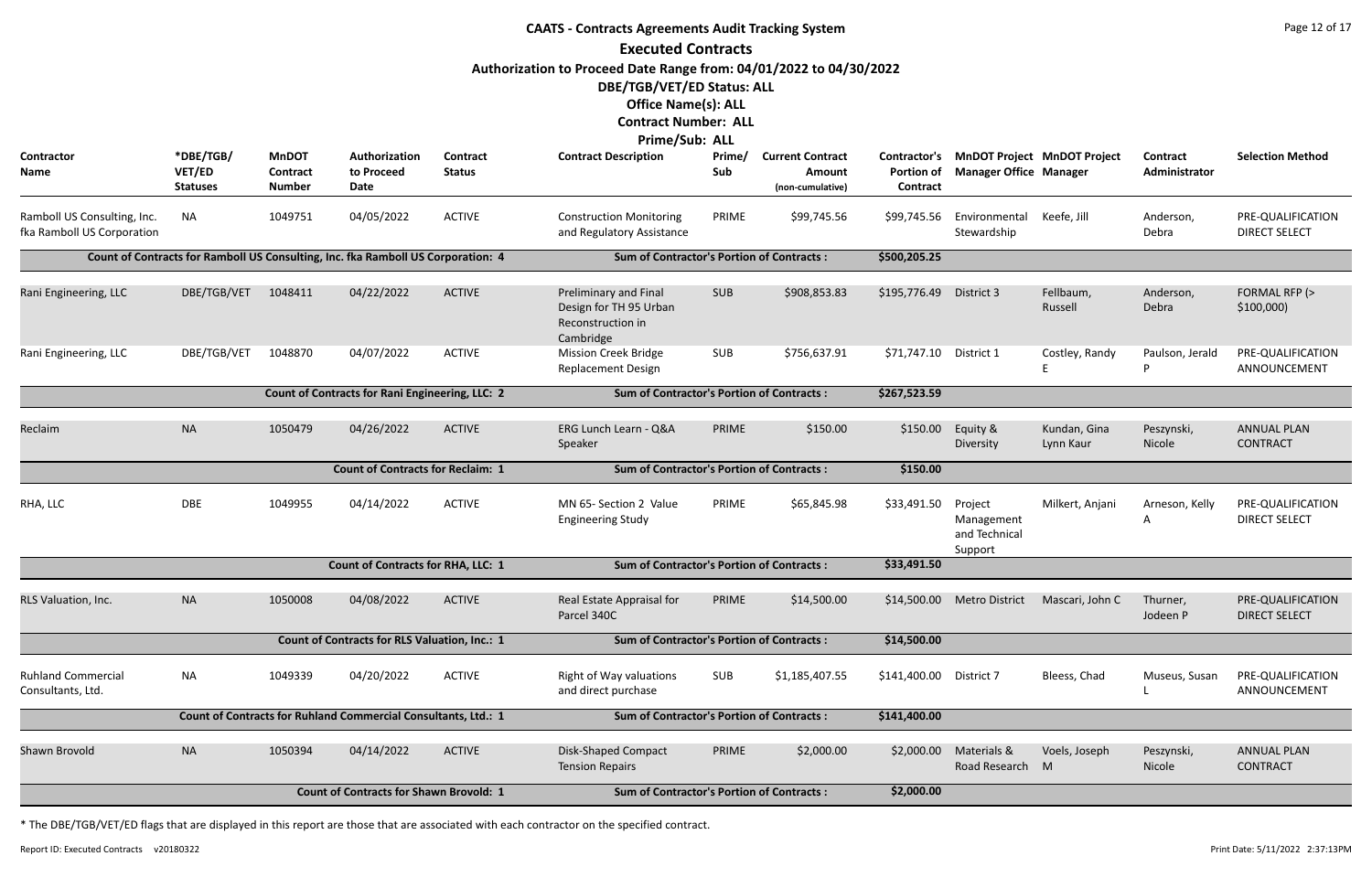# **CAATS - Contracts Agreements Audit Tracking System Executed Contracts Authorization to Proceed Date Range from: 04/01/2022 to 04/30/2022 DBE/TGB/VET/ED Status: ALL Office Name(s): ALL**

## **Contract Number: ALL**

| Prime/Sub: ALL |  |  |
|----------------|--|--|
|----------------|--|--|

| <b>Contractor</b><br>Name          | *DBE/TGB/<br>VET/ED<br><b>Statuses</b> | <b>MnDOT</b><br><b>Contract</b><br>Number                 | Authorization<br>to Proceed<br><b>Date</b> | <b>Contract</b><br><b>Status</b> | <b>Contract Description</b>                                                        | Prime/<br>Sub | <b>Current Contract</b><br>Amount<br>(non-cumulative) | Contractor's<br><b>Portion of</b><br>Contract | <b>Manager Office Manager</b>        | <b>MnDOT Project MnDOT Project</b> | Contract<br>Administrator | <b>Selection Method</b>                     |
|------------------------------------|----------------------------------------|-----------------------------------------------------------|--------------------------------------------|----------------------------------|------------------------------------------------------------------------------------|---------------|-------------------------------------------------------|-----------------------------------------------|--------------------------------------|------------------------------------|---------------------------|---------------------------------------------|
| Short Elliott Hendrickson, Inc.    | - NA                                   | 1048411                                                   | 04/22/2022                                 | <b>ACTIVE</b>                    | Preliminary and Final<br>Design for TH 95 Urban<br>Reconstruction in<br>Cambridge  | PRIME         | \$908,853.83                                          | \$685,977.57                                  | District 3                           | Fellbaum,<br>Russell               | Anderson,<br>Debra        | FORMAL RFP (><br>\$100,000                  |
| Short Elliott Hendrickson, Inc. NA |                                        | 1035063W07                                                | 04/14/2022                                 | <b>ACTIVE</b>                    | Environmental<br>Investigation for SP<br>6925-145                                  | PRIME         | \$349,795.06                                          | \$159,279.06                                  | Environmental<br>Stewardship         | Boben, Carolyn<br>Lorraine         | Arneson, Kelly<br>A       | <b>MASTER CONTRACT</b><br><b>WORK ORDER</b> |
| Short Elliott Hendrickson, Inc. NA |                                        | 1049909                                                   | 04/08/2022                                 | <b>ACTIVE</b>                    | Wadena 4-Lane Extension<br>Phase I ESA and Phase II<br>Investigation               | PRIME         | \$99,627.74                                           | \$54,129.74                                   | Environmental<br>Stewardship         | Berger, John T                     | Anderson,<br>Debra        | PRE-QUALIFICATION<br><b>DIRECT SELECT</b>   |
| Short Elliott Hendrickson, Inc. NA |                                        | 1049761                                                   | 04/05/2022                                 | <b>ACTIVE</b>                    | <b>Construction Contract</b><br>Administration for<br>Highway Projects in District | PRIME         | \$99,958.93                                           | \$99,958.93                                   | District 6                           | Anderson,<br>Mark W                | Duran, Ashley<br>Marie    | PRE-QUALIFICATION<br><b>DIRECT SELECT</b>   |
|                                    |                                        | Count of Contracts for Short Elliott Hendrickson, Inc.: 4 |                                            |                                  | <b>Sum of Contractor's Portion of Contracts:</b>                                   |               |                                                       | \$999,345.30                                  |                                      |                                    |                           |                                             |
| SRF Consulting Group, Inc.         | <b>NA</b>                              | 1034126W06 04/29/2022                                     |                                            | <b>ACTIVE</b>                    | Mendota Heights<br>Construction Inspection<br>Services                             | PRIME         | \$390,439.62                                          |                                               | \$15,236.42 Metro District           | Asche, Gregory<br>James            | Arneson, Kelly<br>A       | <b>MASTER CONTRACT</b><br><b>WORK ORDER</b> |
| SRF Consulting Group, Inc.         | <b>NA</b>                              | 1035064W09                                                | 04/29/2022                                 | <b>ACTIVE</b>                    | Northbound Highway 52 at<br>I-94 Safety Improvement<br>Project                     | PRIME         | \$694,039.77                                          | \$635,393.57                                  | <b>Metro District</b>                | Ficek, Bryant<br>James             | Arneson, Kelly<br>A       | <b>MASTER CONTRACT</b><br><b>WORK ORDER</b> |
| SRF Consulting Group, Inc.         | <b>NA</b>                              | 1034126W04                                                | 04/22/2022                                 | <b>ACTIVE</b>                    | TH 23 Mission Creek 134th<br>Avenue and Landscaping                                | PRIME         | \$286,757.94                                          | \$286,757.94                                  | District 1                           | Dostal, Andrew                     | Arneson, Kelly<br>A       | <b>MASTER CONTRACT</b><br><b>WORK ORDER</b> |
| SRF Consulting Group, Inc.         | <b>NA</b>                              | 1048563                                                   | 04/22/2022                                 | <b>ACTIVE</b>                    | State Aid Rule Engagement                                                          | PRIME         | \$99,625.05                                           | \$99,625.05                                   | State Aid for<br><b>Local Transp</b> | Vizecky, Mark<br>Eugene            | Wong, Dennis              | PRE-QUALIFICATION<br><b>DIRECT SELECT</b>   |
|                                    |                                        | Count of Contracts for SRF Consulting Group, Inc.: 4      |                                            |                                  | <b>Sum of Contractor's Portion of Contracts:</b>                                   |               |                                                       | \$1,037,012.98                                |                                      |                                    |                           |                                             |
| Stonebrooke Engineering,<br>Inc.   | DBE/TGB                                | 1050028                                                   | 04/25/2022                                 | <b>ACTIVE</b>                    | TH 5 Resurfacing and ADA<br>Project - Signing Plan                                 | PRIME         | \$45,497.62                                           | \$45,497.62                                   | <b>Metro District</b>                | Peterson, Eric<br>John             | Traxler,<br>Leonard A     | PRE-QUALIFICATION<br><b>DIRECT SELECT</b>   |
| Stonebrooke Engineering,<br>Inc.   | DBE/TGB                                | 1049836                                                   | 04/14/2022                                 | <b>ACTIVE</b>                    | <b>Metro Observational</b><br>Seatbelt Survey 2022                                 | PRIME         | \$59,139.60                                           | \$59,139.60                                   | <b>Metro District</b>                | Edgeworth,<br>Scot                 | Hebert, Joshua<br>Phillip | PRE-QUALIFICATION<br><b>DIRECT SELECT</b>   |
| Stonebrooke Engineering,<br>Inc.   | DBE/TGB                                | 1050032                                                   | 04/05/2022                                 | <b>ACTIVE</b>                    | TH 55 Construction Support                                                         | PRIME         | \$17,374.18                                           | \$14,954.98 District 4                        |                                      | Pace, Thomas J                     | Peszynski,<br>Nicole      | PRE-QUALIFICATION<br><b>DIRECT SELECT</b>   |

\* The DBE/TGB/VET/ED flags that are displayed in this report are those that are associated with each contractor on the specified contract.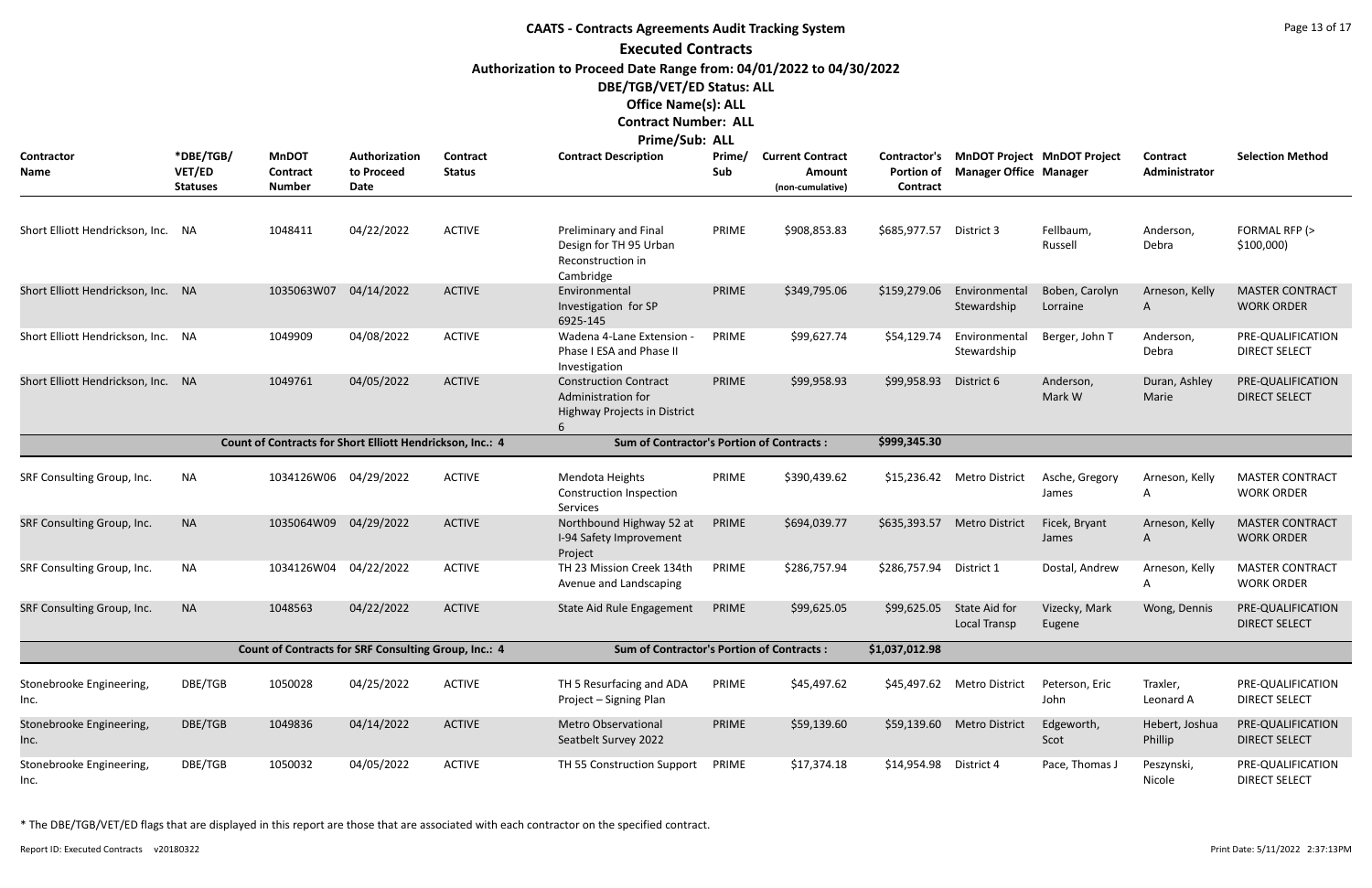|                                     |                                        |                                                            |                                     |                                  | <b>CAATS - Contracts Agreements Audit Tracking System</b><br><b>Executed Contracts</b><br>Authorization to Proceed Date Range from: 04/01/2022 to 04/30/2022<br>DBE/TGB/VET/ED Status: ALL<br><b>Office Name(s): ALL</b><br><b>Contract Number: ALL</b><br>Prime/Sub: ALL |               |                                                       |                               |                               |                                          |                             | Page 14 of 17                               |
|-------------------------------------|----------------------------------------|------------------------------------------------------------|-------------------------------------|----------------------------------|---------------------------------------------------------------------------------------------------------------------------------------------------------------------------------------------------------------------------------------------------------------------------|---------------|-------------------------------------------------------|-------------------------------|-------------------------------|------------------------------------------|-----------------------------|---------------------------------------------|
| <b>Contractor</b><br>Name           | *DBE/TGB/<br>VET/ED<br><b>Statuses</b> | <b>MnDOT</b><br>Contract<br><b>Number</b>                  | Authorization<br>to Proceed<br>Date | <b>Contract</b><br><b>Status</b> | <b>Contract Description</b>                                                                                                                                                                                                                                               | Prime/<br>Sub | <b>Current Contract</b><br>Amount<br>(non-cumulative) | <b>Portion of</b><br>Contract | <b>Manager Office Manager</b> | Contractor's MnDOT Project MnDOT Project | Contract<br>Administrator   | <b>Selection Method</b>                     |
|                                     |                                        | Count of Contracts for Stonebrooke Engineering, Inc.: 3    |                                     |                                  | <b>Sum of Contractor's Portion of Contracts:</b>                                                                                                                                                                                                                          |               |                                                       | \$119,592.20                  |                               |                                          |                             |                                             |
| TestAmerica Laboratories,<br>Inc.   | <b>NA</b>                              | 1049699                                                    | 04/29/2022                          | <b>ACTIVE</b>                    | TH 57 Kasson Reconstruct -<br><b>Construction Monitoring</b>                                                                                                                                                                                                              | <b>SUB</b>    | \$349,107.23                                          | \$37,010.00                   | Environmental<br>Stewardship  | Ustipak, Kelsi<br>Rae                    | Anderson,<br>Debra          | PRE-QUALIFICATION<br>ANNOUNCEMENT           |
| TestAmerica Laboratories,<br>Inc.   | <b>NA</b>                              | 1049830                                                    | 04/25/2022                          | <b>ACTIVE</b>                    | Phase I ESA Updated and<br>Phase II Investigation -<br>Anoka Grade Separation<br>for RR                                                                                                                                                                                   | <b>SUB</b>    | \$90,401.00                                           | \$23,156.00                   | Environmental<br>Stewardship  | Keefe, Jill                              | Anderson,<br>Debra          | PRE-QUALIFICATION<br><b>DIRECT SELECT</b>   |
| TestAmerica Laboratories,<br>Inc.   | <b>NA</b>                              | 1049902                                                    | 04/08/2022                          | <b>ACTIVE</b>                    | TH 43 Roundabout<br>Reconstruction<br><b>Construction Monitoring</b>                                                                                                                                                                                                      | <b>SUB</b>    | \$99,709.00                                           | \$11,823.50                   | Environmental<br>Stewardship  | Ustipak, Kelsi<br>Rae                    | Anderson,<br>Debra          | PRE-QUALIFICATION<br><b>DIRECT SELECT</b>   |
| TestAmerica Laboratories,<br>Inc.   | <b>NA</b>                              | 1049463                                                    | 04/04/2022                          | <b>ACTIVE</b>                    | <b>Construction Monitoring</b><br>Oversight - Highway 65<br>Albert Lea Main Street<br>Project                                                                                                                                                                             | SUB           | \$540,154.00                                          | \$80,085.00                   | Environmental<br>Stewardship  | Ustipak, Kelsi<br>Rae                    | Anderson,<br>Debra          | PRE-QUALIFICATION<br>ANNOUNCEMENT           |
|                                     |                                        | Count of Contracts for TestAmerica Laboratories, Inc.: 4   |                                     |                                  | <b>Sum of Contractor's Portion of Contracts:</b>                                                                                                                                                                                                                          |               |                                                       | \$152,074.50                  |                               |                                          |                             |                                             |
| The Daring Venture, LLC             | <b>NA</b>                              | 1050480                                                    | 04/21/2022                          | <b>ACTIVE</b>                    | <b>SWAT Professional</b><br>Development Day -<br>Presentation                                                                                                                                                                                                             | PRIME         | \$3,000.00                                            | \$3,000.00                    | Equity &<br>Diversity         | Kundan, Gina<br>Lynn Kaur                | Peszynski,<br><b>Nicole</b> | <b>ANNUAL PLAN</b><br><b>CONTRACT</b>       |
|                                     |                                        | Count of Contracts for The Daring Venture, LLC: 1          |                                     |                                  | <b>Sum of Contractor's Portion of Contracts:</b>                                                                                                                                                                                                                          |               |                                                       | \$3,000.00                    |                               |                                          |                             |                                             |
| Thein Well Company,<br>Incorporated | NA                                     | 1035063W07                                                 | 04/14/2022                          | <b>ACTIVE</b>                    | Environmental<br>Investigation for SP<br>6925-145                                                                                                                                                                                                                         | SUB           | \$349,795.06                                          | \$76,070.00                   | Environmental<br>Stewardship  | Boben, Carolyn<br>Lorraine               | Arneson, Kelly<br>A         | <b>MASTER CONTRACT</b><br><b>WORK ORDER</b> |
| Thein Well Company,<br>Incorporated | <b>NA</b>                              | 1049909                                                    | 04/08/2022                          | <b>ACTIVE</b>                    | Wadena 4-Lane Extension -<br>Phase I ESA and Phase II<br>Investigation                                                                                                                                                                                                    | SUB           | \$99,627.74                                           | \$22,475.00                   | Environmental<br>Stewardship  | Berger, John T                           | Anderson,<br>Debra          | PRE-QUALIFICATION<br><b>DIRECT SELECT</b>   |
| Thein Well Company,<br>Incorporated | <b>NA</b>                              | 1049715                                                    | 04/05/2022                          | <b>ACTIVE</b>                    | Phase I and Phase II ESA<br>and Regulatory Assistance                                                                                                                                                                                                                     | SUB           | \$77,870.19                                           | \$9,390.00                    | Environmental<br>Stewardship  | Boben, Carolyn<br>Lorraine               | Anderson,<br>Debra          | PRE-QUALIFICATION<br><b>DIRECT SELECT</b>   |
|                                     |                                        | Count of Contracts for Thein Well Company, Incorporated: 3 |                                     |                                  | <b>Sum of Contractor's Portion of Contracts:</b>                                                                                                                                                                                                                          |               |                                                       | \$107,935.00                  |                               |                                          |                             |                                             |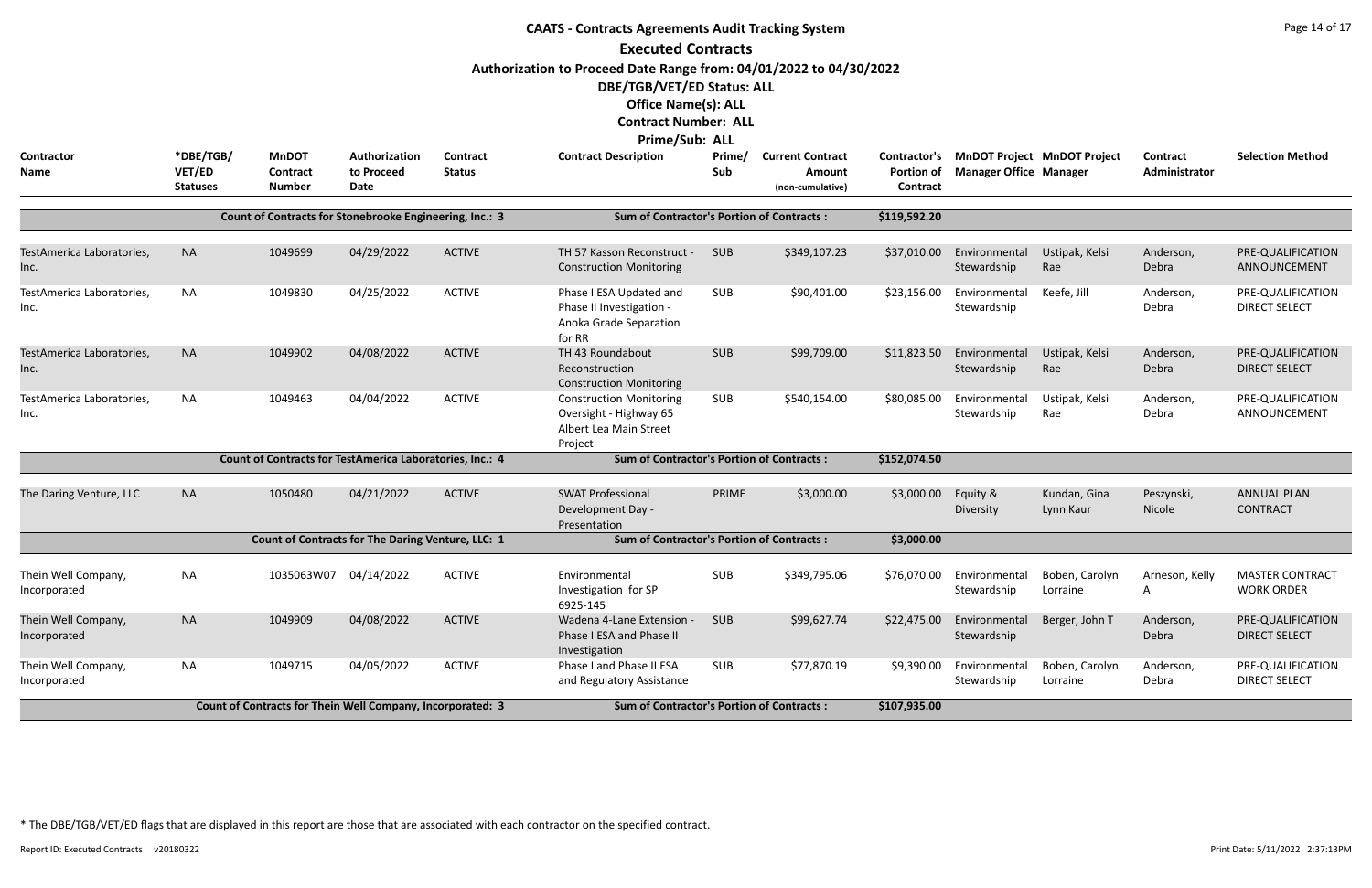|                                                       |                                        |                                                                              |                                                          |                           | <b>CAATS - Contracts Agreements Audit Tracking System</b>                                                                                                                                  |               |                                                       |                               |                                                                           |                                  |                                  | Page 15 of 17                               |
|-------------------------------------------------------|----------------------------------------|------------------------------------------------------------------------------|----------------------------------------------------------|---------------------------|--------------------------------------------------------------------------------------------------------------------------------------------------------------------------------------------|---------------|-------------------------------------------------------|-------------------------------|---------------------------------------------------------------------------|----------------------------------|----------------------------------|---------------------------------------------|
|                                                       |                                        |                                                                              |                                                          |                           | <b>Executed Contracts</b><br>Authorization to Proceed Date Range from: 04/01/2022 to 04/30/2022<br>DBE/TGB/VET/ED Status: ALL<br><b>Office Name(s): ALL</b><br><b>Contract Number: ALL</b> |               |                                                       |                               |                                                                           |                                  |                                  |                                             |
| Contractor<br><b>Name</b>                             | *DBE/TGB/<br>VET/ED<br><b>Statuses</b> | <b>MnDOT</b><br>Contract<br><b>Number</b>                                    | Authorization<br>to Proceed<br>Date                      | Contract<br><b>Status</b> | Prime/Sub: ALL<br><b>Contract Description</b>                                                                                                                                              | Prime/<br>Sub | <b>Current Contract</b><br>Amount<br>(non-cumulative) | <b>Portion of</b><br>Contract | Contractor's MnDOT Project MnDOT Project<br><b>Manager Office Manager</b> |                                  | <b>Contract</b><br>Administrator | <b>Selection Method</b>                     |
| Toltz, King, Duvall, Anderson<br>and Associates, Inc. | <b>NA</b>                              | 1049578                                                                      | 04/22/2022                                               | <b>ACTIVE</b>             | 30% Plans and<br><b>Environmental Documents</b><br>for Vehicular Pavement<br>Reconstruction, Truck<br>Parking Addition<br>Construction at the Lake<br>Burgen Rest Area                     | PRIME         | \$99,947.65                                           | \$99,947.65                   | Project<br>Management<br>and Technical<br>Support                         | Chevalier,<br>Anthony            | Wong, Dennis                     | PRE-QUALIFICATION<br><b>DIRECT SELECT</b>   |
| Toltz, King, Duvall, Anderson<br>and Associates, Inc. | <b>NA</b>                              | 1050347                                                                      | 04/14/2022                                               | <b>ACTIVE</b>             | 8282-132 Final Design<br><b>Assistance Continuation</b>                                                                                                                                    | PRIME         | \$99,913.12                                           | \$99,913.12                   | <b>Metro District</b>                                                     | Gardner,<br><b>Heather Grace</b> | Traxler,<br>Leonard A            | PRE-QUALIFICATION<br><b>DIRECT SELECT</b>   |
|                                                       |                                        | Count of Contracts for Toltz, King, Duvall, Anderson and Associates, Inc.: 2 |                                                          |                           | <b>Sum of Contractor's Portion of Contracts:</b>                                                                                                                                           |               |                                                       | \$199,860.77                  |                                                                           |                                  |                                  |                                             |
| Toole Design Group, LLC                               | <b>NA</b>                              | 1047959                                                                      | 04/07/2022                                               | <b>ACTIVE</b>             | Mitigating the Effects of<br>Climate Change on<br>Pedestrians                                                                                                                              | PRIME         | \$251,697.66                                          | \$124,619.35                  | Transit and<br>Active<br>Transportation                                   | Rueter, Jacob<br>Gorman          | Wong, Dennis                     | FORMAL RFP (><br>\$100,000                  |
|                                                       |                                        |                                                                              | Count of Contracts for Toole Design Group, LLC: 1        |                           | <b>Sum of Contractor's Portion of Contracts:</b>                                                                                                                                           |               |                                                       | \$124,619.35                  |                                                                           |                                  |                                  |                                             |
| University of Minnesota                               | <b>NA</b>                              | 1036342W58 04/08/2022                                                        |                                                          | <b>ACTIVE</b>             | Feasibility Study: State -<br>Tribal Partnership to<br><b>Support Solar Energy</b>                                                                                                         | PRIME         | \$25,000.00                                           | \$25,000.00                   | Research and<br>Innovation                                                | Sindt, Matthew<br>George         | Friberg,<br>Michael              | <b>MASTER CONTRACT</b><br><b>WORK ORDER</b> |
|                                                       |                                        |                                                                              | <b>Count of Contracts for University of Minnesota: 1</b> |                           | <b>Sum of Contractor's Portion of Contracts:</b>                                                                                                                                           |               |                                                       | \$25,000.00                   |                                                                           |                                  |                                  |                                             |
| WILLIAM J. FITZGERALD                                 | <b>NA</b>                              | 1050355                                                                      | 04/12/2022                                               | <b>ACTIVE</b>             | <b>Guardrail Installer Training</b>                                                                                                                                                        | PRIME         | \$3,500.00                                            | \$3,500.00                    | Project<br>Management<br>and Technical<br>Support                         | Yang, Khamsai                    | Peszynski,<br>Nicole             | <b>ANNUAL PLAN</b><br><b>CONTRACT</b>       |
|                                                       |                                        |                                                                              | Count of Contracts for WILLIAM J. FITZGERALD: 1          |                           | <b>Sum of Contractor's Portion of Contracts:</b>                                                                                                                                           |               |                                                       | \$3,500.00                    |                                                                           |                                  |                                  |                                             |
| Wood Environment &<br>Infrastructure Solutions, Inc.  | NA                                     | 1049885                                                                      | 04/15/2022                                               | <b>ACTIVE</b>             | <b>Rosemount Construction</b><br>Monitoring                                                                                                                                                | PRIME         | \$43,187.85                                           | \$43,187.85                   | Environmental<br>Stewardship                                              | Berger, John T                   | Anderson,<br>Debra               | PRE-QUALIFICATION<br><b>DIRECT SELECT</b>   |
|                                                       |                                        | Count of Contracts for Wood Environment & Infrastructure Solutions, Inc.: 1  |                                                          |                           | <b>Sum of Contractor's Portion of Contracts:</b>                                                                                                                                           |               |                                                       | \$43,187.85                   |                                                                           |                                  |                                  |                                             |
| WSB & Associates, Inc.                                | <b>NA</b>                              | 1049243                                                                      | 04/21/2022                                               | <b>ACTIVE</b>             | 2022 District 3 Plant<br>Inspection                                                                                                                                                        | PRIME         | \$222,222.21                                          | \$222,222.21                  | District 3                                                                | Eggert, Jeffrey<br>Ryan          | Wong, Dennis                     | PRE-QUALIFICATION<br>ANNOUNCEMENT           |
| WSB & Associates, Inc.                                | <b>NA</b>                              | 1049339                                                                      | 04/20/2022                                               | <b>ACTIVE</b>             | Right of Way valuations<br>and direct purchase                                                                                                                                             | PRIME         | \$1,185,407.55                                        | \$639,907.55                  | District 7                                                                | Bleess, Chad                     | Museus, Susan                    | PRE-QUALIFICATION<br>ANNOUNCEMENT           |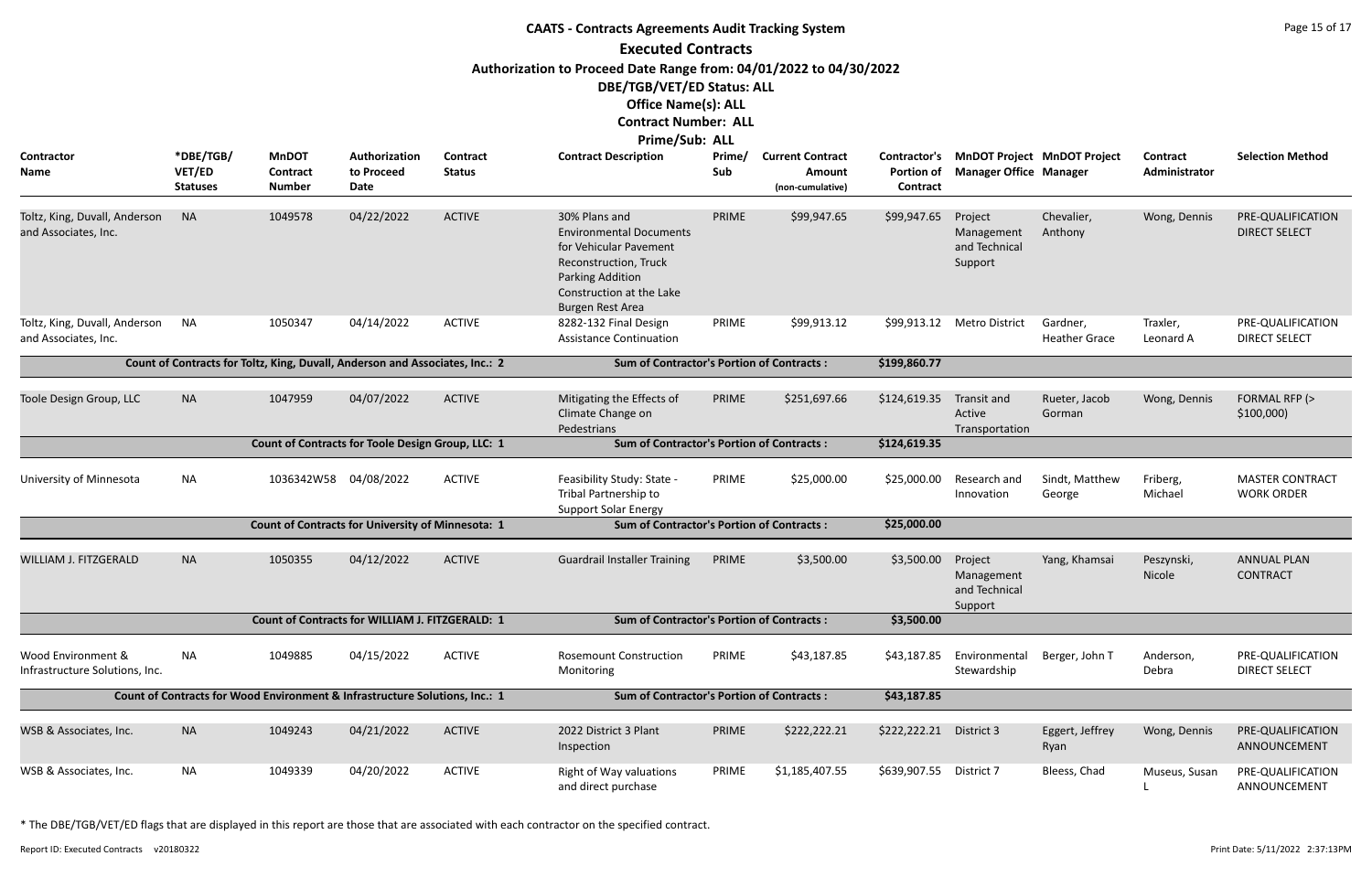## **CAATS - Contracts Agreements Audit Tracking System Executed Contracts Authorization to Proceed Date Range from: 04/01/2022 to 04/30/2022 DBE/TGB/VET/ED Status: ALL Office Name(s): ALL Contract Number: ALL Prime/Sub: ALL**

|                                         |                                        |                                                                |                                                  |                                  | PHILE JUD. ALL                                                            |               |                                                       |                                               |                               |                                    |                                  |                                             |
|-----------------------------------------|----------------------------------------|----------------------------------------------------------------|--------------------------------------------------|----------------------------------|---------------------------------------------------------------------------|---------------|-------------------------------------------------------|-----------------------------------------------|-------------------------------|------------------------------------|----------------------------------|---------------------------------------------|
| <b>Contractor</b><br><b>Name</b>        | *DBE/TGB/<br>VET/ED<br><b>Statuses</b> | <b>MnDOT</b><br>Contract<br><b>Number</b>                      | Authorization<br>to Proceed<br>Date              | <b>Contract</b><br><b>Status</b> | <b>Contract Description</b>                                               | Prime/<br>Sub | <b>Current Contract</b><br>Amount<br>(non-cumulative) | Contractor's<br><b>Portion of</b><br>Contract | <b>Manager Office Manager</b> | <b>MnDOT Project MnDOT Project</b> | <b>Contract</b><br>Administrator | <b>Selection Method</b>                     |
| WSB & Associates, Inc.                  | <b>NA</b>                              | 1034124W03                                                     | 04/15/2022                                       | <b>ACTIVE</b>                    | <b>Blatnik Bridge</b><br>Rehabilitation Inspection<br><b>Services</b>     | PRIME         | \$218,951.09                                          | \$218,951.09                                  | District 1                    | Anderson,<br>Samantha              | Arneson, Kelly<br>A              | <b>MASTER CONTRACT</b><br><b>WORK ORDER</b> |
| WSB & Associates, Inc.                  | <b>NA</b>                              | 1034124W04                                                     | 04/04/2022                                       | <b>ACTIVE</b>                    | <b>CONTRACT</b><br><b>ADMINISTRATION FOR SP</b><br>4402-22 AND SP 0306-30 | PRIME         | \$500,384.62                                          | \$500,384.62                                  | District 4                    | Miller, Jesse J                    | Arneson, Kelly<br>A              | <b>MASTER CONTRACT</b><br><b>WORK ORDER</b> |
| WSB & Associates, Inc.                  | <b>NA</b>                              | 1049260                                                        | 04/01/2022                                       | <b>ACTIVE</b>                    | 2022 District One Plant<br>Inspection                                     | PRIME         | \$239,226.87                                          | \$239,226.87                                  | District 1                    | Tillman, Jeff                      | Paulson, Jerald                  | PRE-QUALIFICATION<br>ANNOUNCEMENT           |
| WSB & Associates, Inc.                  | <b>NA</b>                              | 1049457                                                        | 04/01/2022                                       | <b>ACTIVE</b>                    | <b>Baxter Construction and</b><br><b>Surveying Support 2022</b>           | PRIME         | \$532,602.63                                          | \$479,555.03                                  | District 3                    | Slama,<br>Kenneth Daniel           | Friberg,<br>Michael              | PRE-QUALIFICATION<br>ANNOUNCEMENT           |
|                                         |                                        |                                                                | Count of Contracts for WSB & Associates, Inc.: 6 |                                  | <b>Sum of Contractor's Portion of Contracts:</b>                          |               |                                                       | \$2,300,247.37                                |                               |                                    |                                  |                                             |
| WSP USA, Inc.                           | <b>NA</b>                              | 1049770                                                        | 04/11/2022                                       | <b>ACTIVE</b>                    | Phase I ESA - Grand Rapids                                                | PRIME         | \$32,133.85                                           | \$32,133.85                                   | Environmental<br>Stewardship  | Boben, Carolyn<br>Lorraine         | Anderson,<br>Debra               | PRE-QUALIFICATION<br><b>DIRECT SELECT</b>   |
| WSP USA, Inc.                           | <b>NA</b>                              | 1049930                                                        | 04/08/2022                                       | <b>ACTIVE</b>                    | Phase I Environmental Site<br>Assessment                                  | PRIME         | \$62,207.78                                           | \$62,207.78                                   | Environmental<br>Stewardship  | Keefe, Jill                        | Anderson,<br>Debra               | PRE-QUALIFICATION<br><b>DIRECT SELECT</b>   |
| WSP USA, Inc.                           | <b>NA</b>                              | 1049736                                                        | 04/01/2022                                       | <b>ACTIVE</b>                    | Twin Ports Interchange<br><b>Financial Plan</b>                           | PRIME         | \$182,733.54                                          | \$182,733.54                                  | District 1                    | Huston, Patrick<br>W               | Arneson, Kelly<br>A              | SINGLE SOURCE                               |
|                                         |                                        |                                                                | Count of Contracts for WSP USA, Inc.: 3          |                                  | <b>Sum of Contractor's Portion of Contracts:</b>                          |               |                                                       | \$277,075.17                                  |                               |                                    |                                  |                                             |
| Z Companies, Inc. dba Zan<br>Associates | DBE/TGB                                | 1048870                                                        | 04/07/2022                                       | <b>ACTIVE</b>                    | <b>Mission Creek Bridge</b><br><b>Replacement Design</b>                  | <b>SUB</b>    | \$756,637.91                                          | \$47,300.92 District 1                        |                               | Costley, Randy                     | Paulson, Jerald<br>P             | PRE-QUALIFICATION<br>ANNOUNCEMENT           |
|                                         |                                        | Count of Contracts for Z Companies, Inc. dba Zan Associates: 1 |                                                  |                                  | <b>Sum of Contractor's Portion of Contracts:</b>                          |               |                                                       | \$47,300.92                                   |                               |                                    |                                  |                                             |